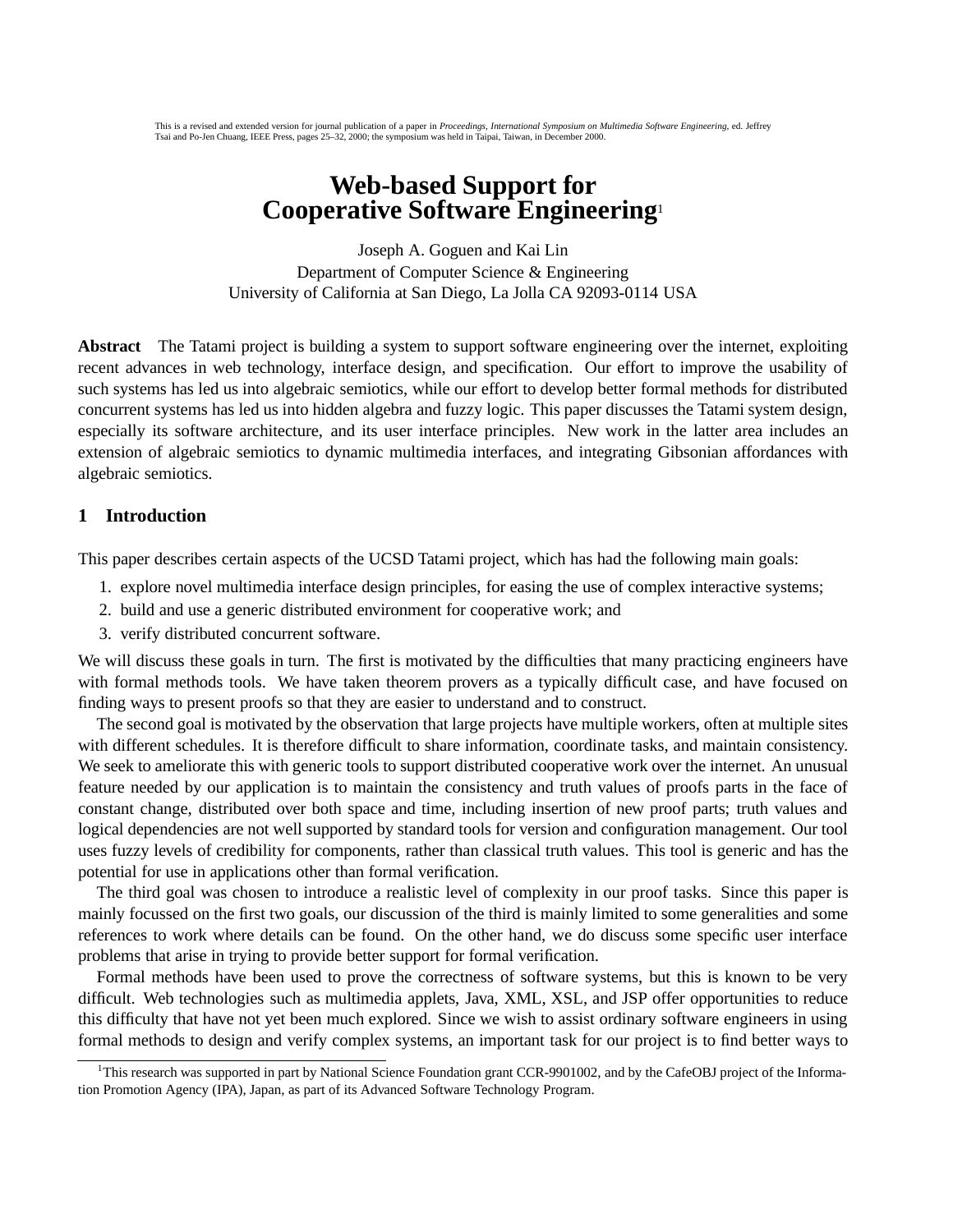present and explain proofs. An examination of mathematics books and papers, even those in logic, shows that mathematicians almost never write formal proofs in the strict sense of mathematical logic. The only proofs written this way are very simple illustrations of formal proof methods, not proofs of genuine mathematical interest. This is because all but the simplest fully formal proofs are practically impossible to comprehend. Unfortunately, fully formal proofs are exactly what mechanical theorem provers produce.

To improve this sad situation, we suggest making explicit the motivation and structure of proofs, and integrating this information with relevant background and tutorial material. These recommendations are motivated by ideas from cognitive psychology, narratology and semiotics, as discussed further in Section 3. In particular, the structure of our proof websites was designed using *algebraic semiotics* [18, 19], which combines algebraic specification with social semiotics. Algebraic semiotics provides a way to formalize user interface designs and to compare them for quality, based on how well they represent what is most important in the underlying functionality; although it uses formal methods, algebraic semiotics does so in a way that remains sensitive to social context; see the discussion in Section 3.2.

Although full formal verification is an option, it is probably more practical exploit the task structure of formal methods without the burden of providing complete formal proofs for all steps; in this way, formality provides a discipline both for designing and using tools. See Section 2.3.3.

The Tatami system differs from other systems with which we are familiar in at least the following ways:

- 1. It automatically generates web-based interactive documentation.
- 2. It is designed to support distributed cooperative work, and has a distributed multi-project database and a specialized protocol to maintain database consistency, including the truth status of proof parts.
- 3. Many interface design decisions have been rigorously based on principles from cognitive psychology, narratology, semiotics, etc.
- 4. Specification is separated from validation, with a separate language for each.
- 5. A range of formality is supported, from full mechanical proof to informal arguments, using a fuzzy logic for the confidence values of assertions.
- 6. It heavily uses recent web and internet technologies.
- 7. It supports the design and validation of concurrent object oriented systems through its facilities for behavioral specification, based on hidden algebra.
- 8. The use of XML potentially supports to interchange of proofs with other theorem proving projects and systems.

The next section discusses the system architecture, while user interface design issues are discussed in Section 3, and conclusions and future research in Section 4. Two appendices give some sample code, and a third gives some formal definitions. This paper extends, updates and amalgamates work reported in [19, 22] and other papers. The latest information on the Tatami project can always be found at its URL, www.cs.ucsd.edu/groups/tatami.

# **2 Tatami System Design**

This section sketches the Tatami system design, including:

- 1. its central component, the Kumo<sup>2</sup> proof assistant and website generator (see Section 2.2);
- 2. its databases (see Section 2.3);
- 3. its BOBJ specification language and underlying behavioral logic (briefly described in Section 2.4);
- 4. its Duck command language (see Section 2.5); and
- 5. its specialized communication protocol (see Section 2.6).

<sup>&</sup>lt;sup>2</sup>This is a Japanese word for spider.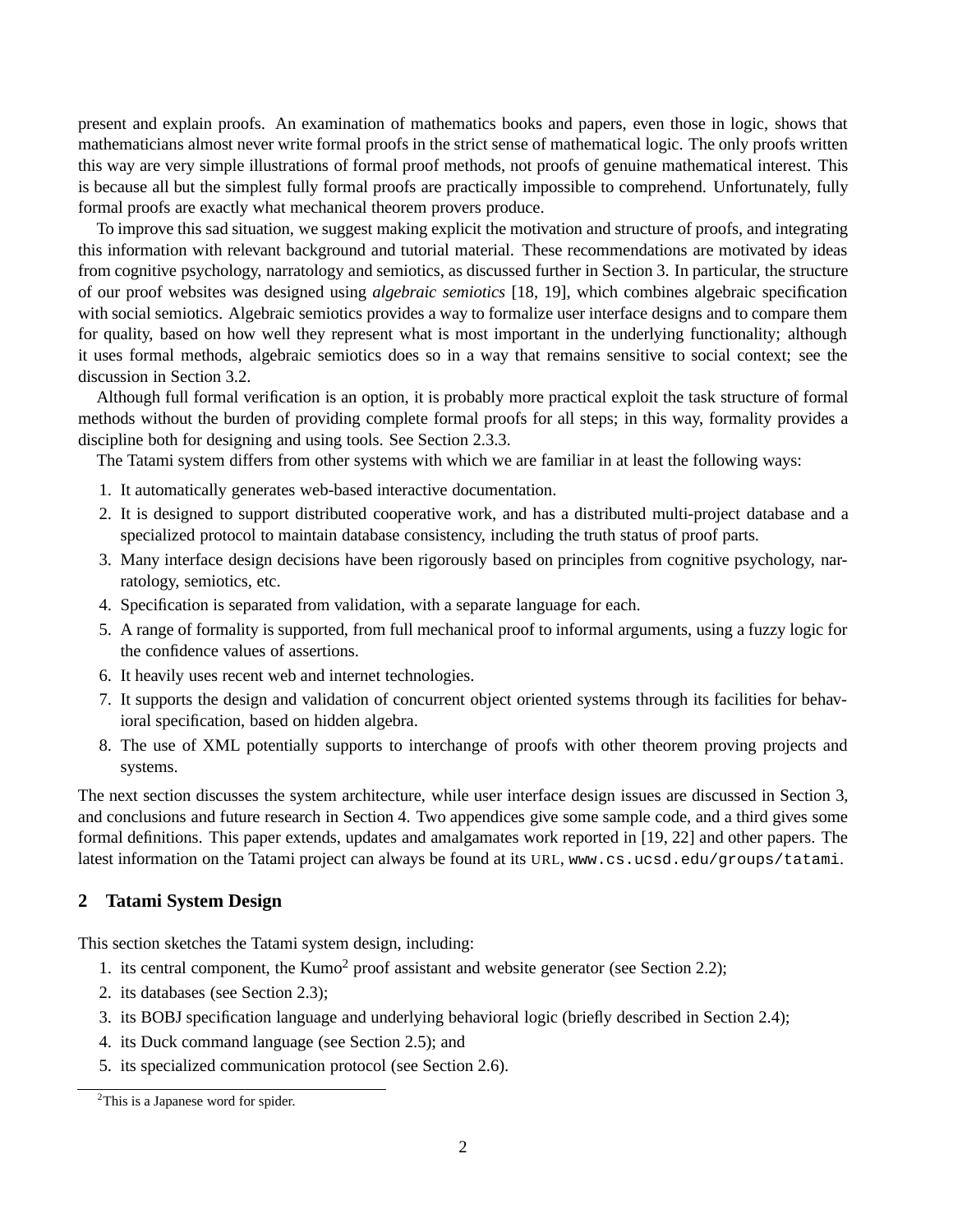### **2.1 Architectural Overview and Some Implementation Details**



**Figure 1. Tatami Implementation Overview**

Figure 1 is an overview of the Tatami system architecture. Its most important components are the Kumo website generator and proof assistant, the tatami database, one or more proof engine (especially some version of OBJ), the tatami protocol, and a standard web browser. The Tatami servlets mentioned in Figure 1 are Java servlets, i.e., programs built using Java, cgi, and the HTML protocol, that implement the services of the tatami protocol (see Section 2.6.1). This architecture is modular, and in particular supports using a variety of logics. We do not want to re-implement the many complex algorithms that are provided by existing publicly available theorem proving systems. Instead, Kumo generates detailed proof scores that are sent to appropriate proof engines. Our current prototype uses the BOBJ (for Behavioral OBJ) [21] proof engine, but our Barista<sup>3</sup> proof server could also be used to wrap other proof engines, such as CafeOBJ [9] and OBJ3 [30]. The tatami database, BOBJ and Duck are implemented using Java technology, including JavaCC for parsing. XML files generated by Kumo are passed to a processor that uses an XSL style file to generate the HTML pages actually seen by users; users can write their own XSL style files for a different display style if they wish.

The following components are logic dependent and would have to be changed to support a different logic:

- a parser for the logic's syntax;
- a "provlet" for each inference rule, which is some Java code implementing that rule;
- an XSL style file containing an XML display "template" for each rule; and
- possibly a new proof engine and server.

Of course, these changes will in general require some non-trivial programming.

#### **2.2 Using Kumo**

Kumo executes proof commands which generate a proof tree, from which the system generates a website that documents that proof. This can be done in two modes, called *local* and *database*; cooperative work is only supported in database mode, since local mode places output in local files rather than the tatami database. Users

<sup>&</sup>lt;sup>3</sup>This is an Italian word for a person who serves espresso.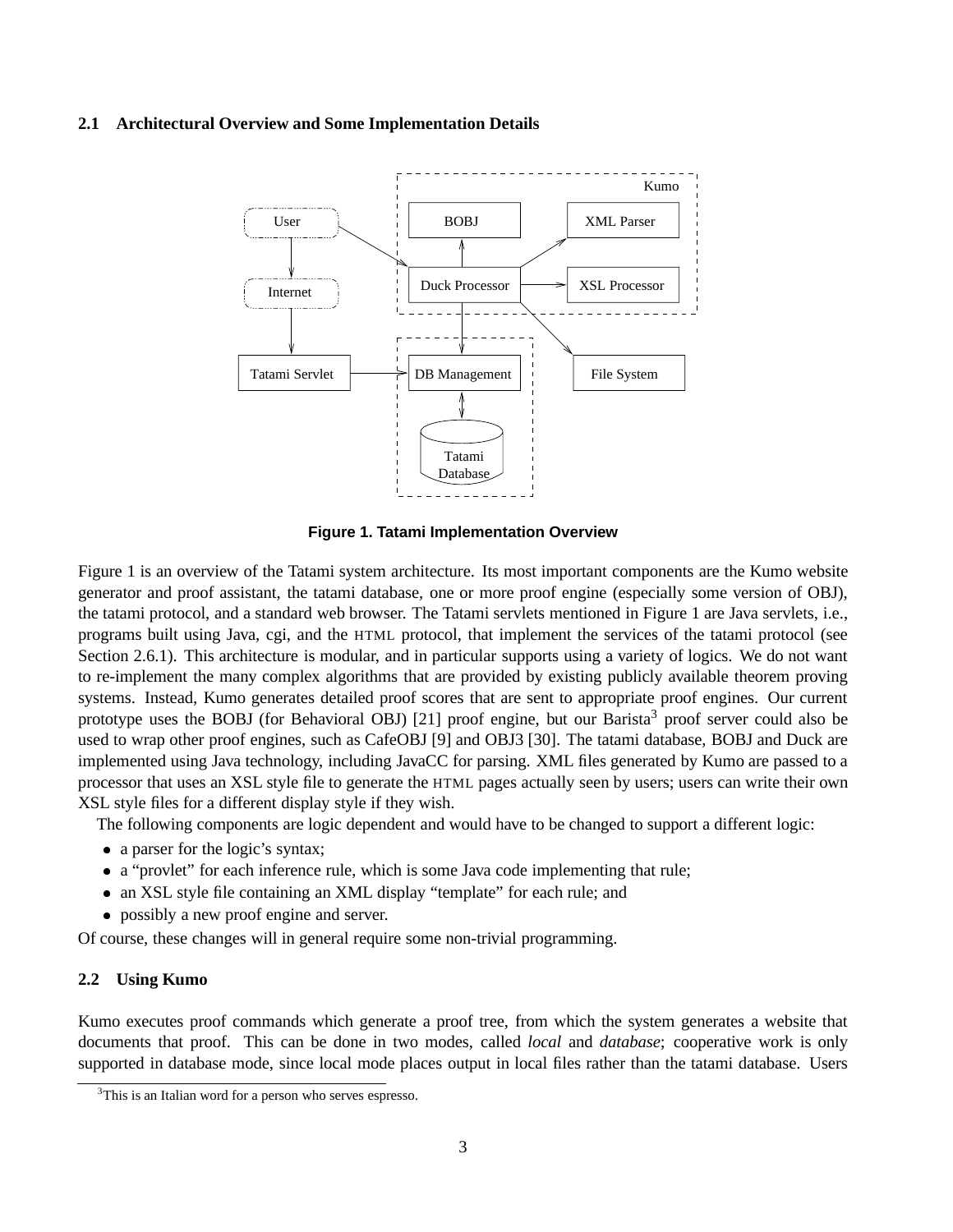mainly interact with Kumo through two specialized languages, BOBJ for (behavioral) specification, and Duck, which has commands for both proof execution and proof display. A typical session goes as follows (see also Figure 2):

- 1. Choose a project; then load a specification, or introduce a new specification.
- 2. Select an existing proof task, or introduce a new proof task.
- 3. Enter or edit a Duck program, and then execute it in local output mode; this produces or updates the corresponding proof website.
- 4. View the proof website on a browser.
- 5. Repeat from step 2.
- 6. When done, execute in database mode; then all subtasks of the selected task is entered into the tatami database, where they can be viewed by all project members.



**Figure 2. The Edit-Execute-Browse Cycle**

While this kind of edit-execute-browse cycle (again see Figure 2) might seem old-fashioned to some, empirical studies [39] and our own experience have found that the current fad for direct manipulation interfaces for theorem proving is counter-productive for complex proofs, although it has value as a pedagogical aid for small proofs, e.g., for beginning students of formal logic. The main problem is that the data structures that underlie proofs of real interest are too large to navigate easily by direct manipulation, in part due to the difficulty of knowing where you are, because of the homogeneous structure of proofs. Another problem is that specifications evolve in real projects, and this should be effectively supported. Although these points are simple, they are important for the practical use of formal methods tools, and they are neglected by most current tools. This may be due to a Platonic bias on the part of their implementors, as well as many of their users. Such a bias tends to exclude complex issues arising from the social and cooperative nature of work, and to ignore the limited rationality and embodiment of real workers, not excluding mathematicians. Of course, this is not an argument against more sophisticated proof environments, e.g., parallel to the integrated proof environments (IDEs) used in programming, nor is it an argument against direct manipulation as such.

### **2.2.1 Proof Dependencies in Local Mode**

Kumo maintains a log file of all proofs that are created in local mode. Information in this file is indexed first by project, and then by proof, where a project may contain several proofs, and each proof has the following:

- 1. The proof name and its goal;
- 2. A "digest<sup>4</sup>" of its specification;
- 3. Its truth value;
- 4. Its URL and a digest of its proof website; and
- 5. The names of all other proofs that use it.

<sup>&</sup>lt;sup>4</sup>This is produced by a one-way fixed-length hash function.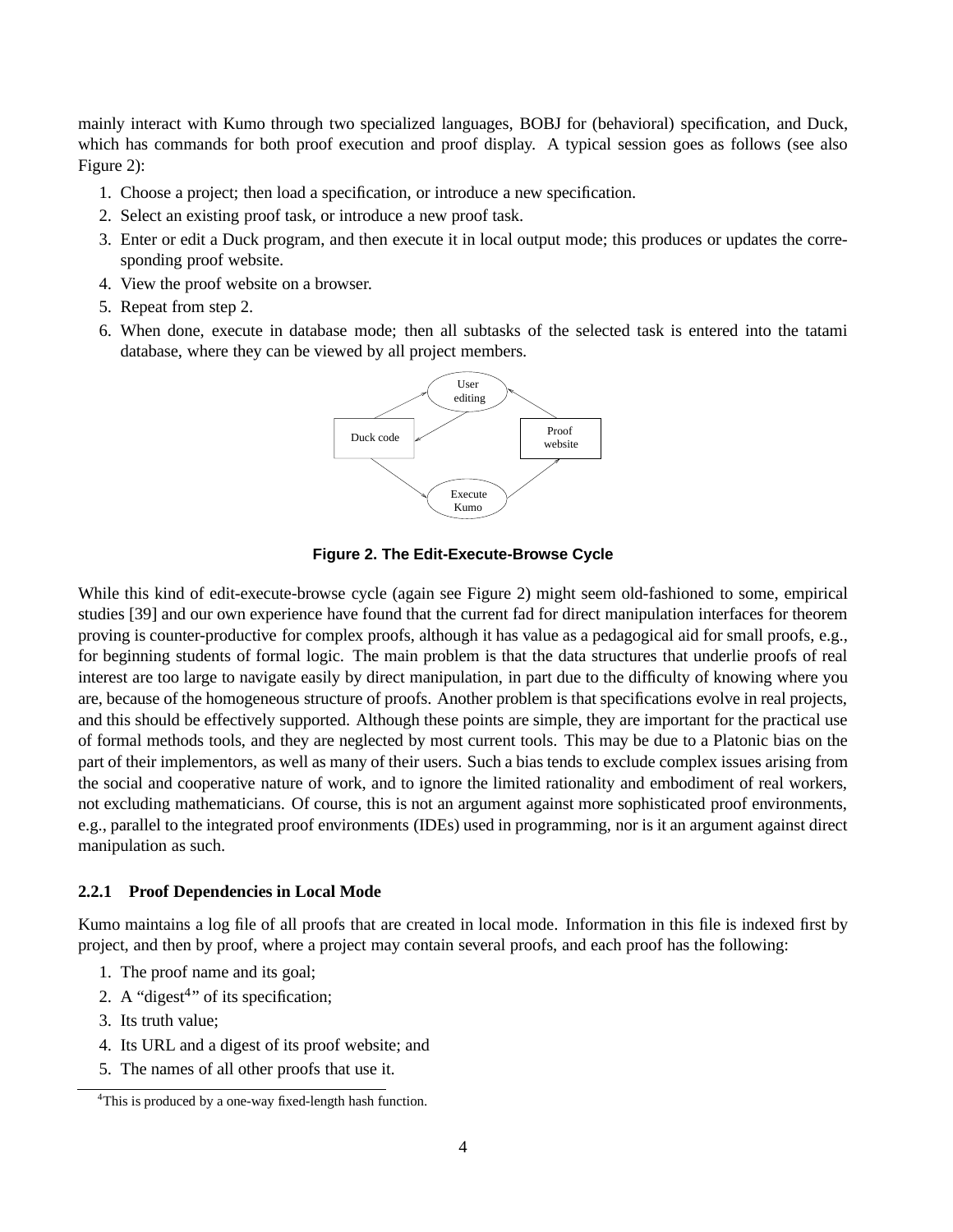Any proof in the same project can be used directly by giving its name. Before allowing this, Kumo checks the digest of its specification and of its proof website to ensure that the same specification is used, and that the proof website has not been edited manually. If the check succeeds, the existing proof and its status are used in generating the new proof, and the website of the existing proof is hyperlinked to the website of the new proof. If the check fails, then Kumo provides an error message. There are two ways to refer to a proof from a different project:

- 1. Give its full name, of the form ProjectName.ProofName; or
- 2. First declare to the project to be used, then give a short name, just as with proofs from the same project.

The second method is more convenient when many proofs are used from a single project that is different from the one in focus. Kumo does not allow a new proof to use the same name as an existing proof, unless the new proof has the same goal as the old one, or the old proof is not used in any other proofs. In the first case, the old proof is overwritten by the new proof, and the status of the new proof is propagated to all proofs that used the old proof.

## **2.3 Tatami Databases**

Any practical implementation of formal methods must support bookkeeping for the complex dependencies among proof tasks, subtasks, and specifications, in the face of their mutual evolution, and the difficulties of coordinating work over a distributed group. The Tatami system uses a distributed database, consisting of a local database for each worker, which is conceptually divided into three components, which are described in the three subsections below. Coherence is maintained using a specialized protocol, which is described in Section 2.6.

### **2.3.1 The Project Database**

The Project Database contains a list of projects, with their members and leaders. A project is started by placing it in this database, and whoever does so becomes its leader. Project Database information can only be modified by its leader.

### **2.3.2 The Specification Database**

The Specification Database has two parts, one for data used for values, the other for abstract (software) machines. A number of relations may be defined<sup>5</sup> on these, including:

- 1. Importation of one specification by another.
- 2. Equivalence and enrichment of specifications.
- 3. Refinement for abstract machines.
- 4. Evolution from a previous version.

There are also some important relations that hold among these relations, for example that enrichment implies refinement, and that equivalence implies enrichment. Implementing these meta-relations would allow some further useful kinds of automation to be supported.

# **2.3.3 The Proof Database**

The Proof Database keeps track of the support given for tasks and subtasks, which can range from fully formal mechanical proofs to informal "back of envelope" arguments. Alternative validations of the same task are also allowed. Instead of a precise description of how these capabilities are achieved (for which see [22]), we give an overview that stresses their importance for a system intended to be used in a practical way in real projects.

<sup>&</sup>lt;sup>5</sup>At the time of this writing, items 2 and 3 were not yet implemented.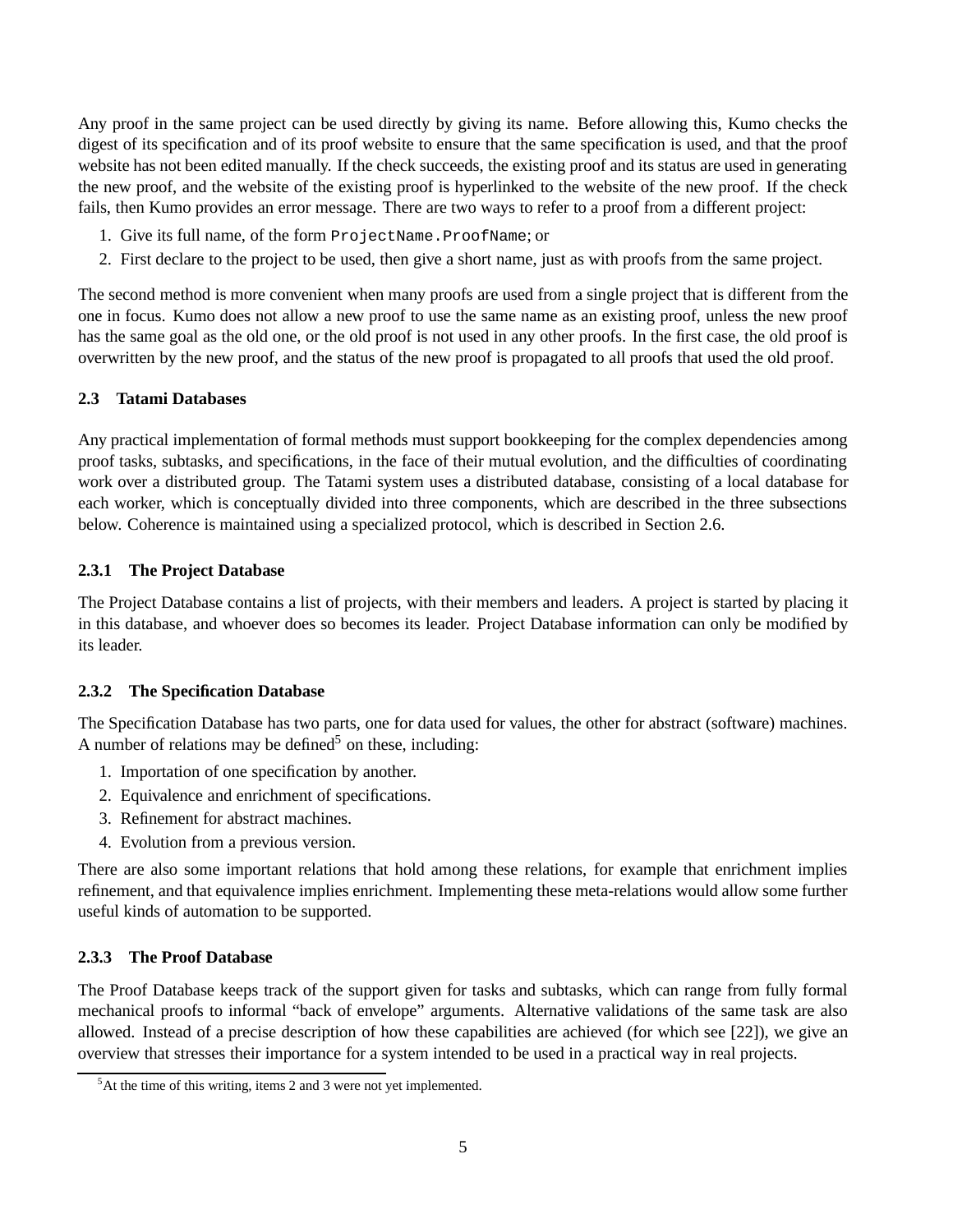Recall that fully formal proofs are not found in real mathematics, for the very good reason that they would be too difficult to comprehend, and too difficult to produce. The same reasons apply to formal proofs in computer science. Commercial software projects usually cannot afford the overhead that would result, especially in view of the burden of updating proofs in the face of evolving requirements and the consequently evolving specifications and code. However, *informal* or *semi-formal* arguments for correctness are often developed, and it would surely be a good thing if these could be preserved and integrated into the documentation of the system as it is produced (see the discussion in [15]). Moreover, the overhead of formal proofs may be worthwhile for some key aspects of systems, especially "safety critical" systems, where human life is at risk. As for multiple proof attempts, these often arise when working on a difficult proof task, because it is unclear which attempt will succeed, if any.

It is interesting to notice that ordinary 2-valued logic is unsuitable for this situation, because the credibility of informal arguments in general lies somewhere between true and false; this suggests using a fuzzy logic for credibility. Because the usual fuzzy logic [53] does not capture the multiplicative effect of plausible argumentation, in particular, the fact that a chain of plausible steps becomes increasingly implausible as it gets longer [14], we use the fuzzy logic of [13], which represents conjunction with multiplication and disjunction with the maximum operation<sup>6</sup>. This logic allows for the cumulative effect of uncertainty in chains of reasoning, while taking the most promising choice when there is more than one alternative, that is,

 $\|P\| = \|P\| = \|P\| = \|P\| = \|P\| = \|P\| = \|P\| = \|P\| = \|P\| = \|P\| = \|P\| = \|P\| = \|P\| = \|P\| = \|P\| = \|P\| = \|P\| = \|P\| = \|P\| = \|P\| = \|P\| = \|P\| = \|P\| = \|P\| = \|P\| = \|P\| = \|P\| = \|P\| = \|P\| = \|P\| = \|P\| = \|P\| = \|P\| = \|P\| = \|P\| = \|P\| = \|P\$ 

 $\mathbb{R}^n$  , and  $\mathbb{R}^n$  is a maximum of the contract of the contract of the contract of the contract of the contract of the contract of the contract of the contract of the contract of the contract of the contract of t

where  $\llbracket P \rrbracket$  indicates the credibility of proposition P. For example, if we have two proof sketches for a goal G, one of which relies on informal proof steps  $P_1, P_2$  having credibilities .7, .8, respectively, while the other relies on informal steps  $Q_1, Q_2, Q_3$  with credibilities 0.9, 0.8, 0.9, respectively, then the credibility we infer for G is max $\{.56, 648\} = .648$ . Note that each chain may involve any number of correct applications of formal rules, because these all contribute a multiplicative factor of 1. See [54] for a promising alternative approach that is based on "computing with words."

The proof database can be seen as organized by a data structure called a **2-dimensional directed ordered acyclic graph**, or **2-doag** for short. Nodes in a 2-doag are labeled with validation tasks. Instead of edges, "fans" come out of nodes, where each fan represents a validation step for the task at its source (see Figure 3, noting that the leftmost and rightmost lines are just to make the picture look more like a fan; they do not lead to nodes). A fan can have zero or more nodes as its targets; these represent subtasks generated by the validation step. Furthermore, there can be any number of fans coming out of any given node, representing alternative ways to validate the task on that node.

Navigation through 2-doags is described by **2-occurrences**, which are sequences of pairs of positive integers, such as  $(1,2)(2,2)(1,1)$ ; given a node, such a sequence points to at most one other node, by taking the first number in each pair to indicate a fan and the second a target node of that fan. Thus the above sequence says: take the second target node of the first fan, from there take the second node of the second fan, and then take the first node of the first fan; this is illustrated in the left part of Figure 3. A formal description of 2-doags is given in Appendix C. These structures may be further specialized for our application as follows:

- A **truthdoag** is a 2-doag with a fuzzy truth value  $t(n)$  at each node n. A boolean expression defining  $t(n)$ is also associated with node  $n$ ; it is the disjunction of the expressions for the fans going out from  $n$ . We use the fuzzy logic of [14] to evaluate the Boolean expressions; truth value 1 means there is a formal proof, while 0 means there is a formal disproof.
- A **proofdoag** is a truthdoag such that each node has a validation task; for formal proofs, each fan corresponds to some proof rule reducing the task at the root of the fan to the tasks on its leaves. The right part of Figure 3

<sup>6</sup> The usual fuzzy logic represents conjunction with minimum and disjunction with maximum [53]; the more general approach introduced in [13] uses the notion of "complete lattice ordered semi-group" (or "closg" for short), a structure that has more recently become popular under the name "quantile," and of which the logic of Kumo is the special case of the unit interval with multiplication.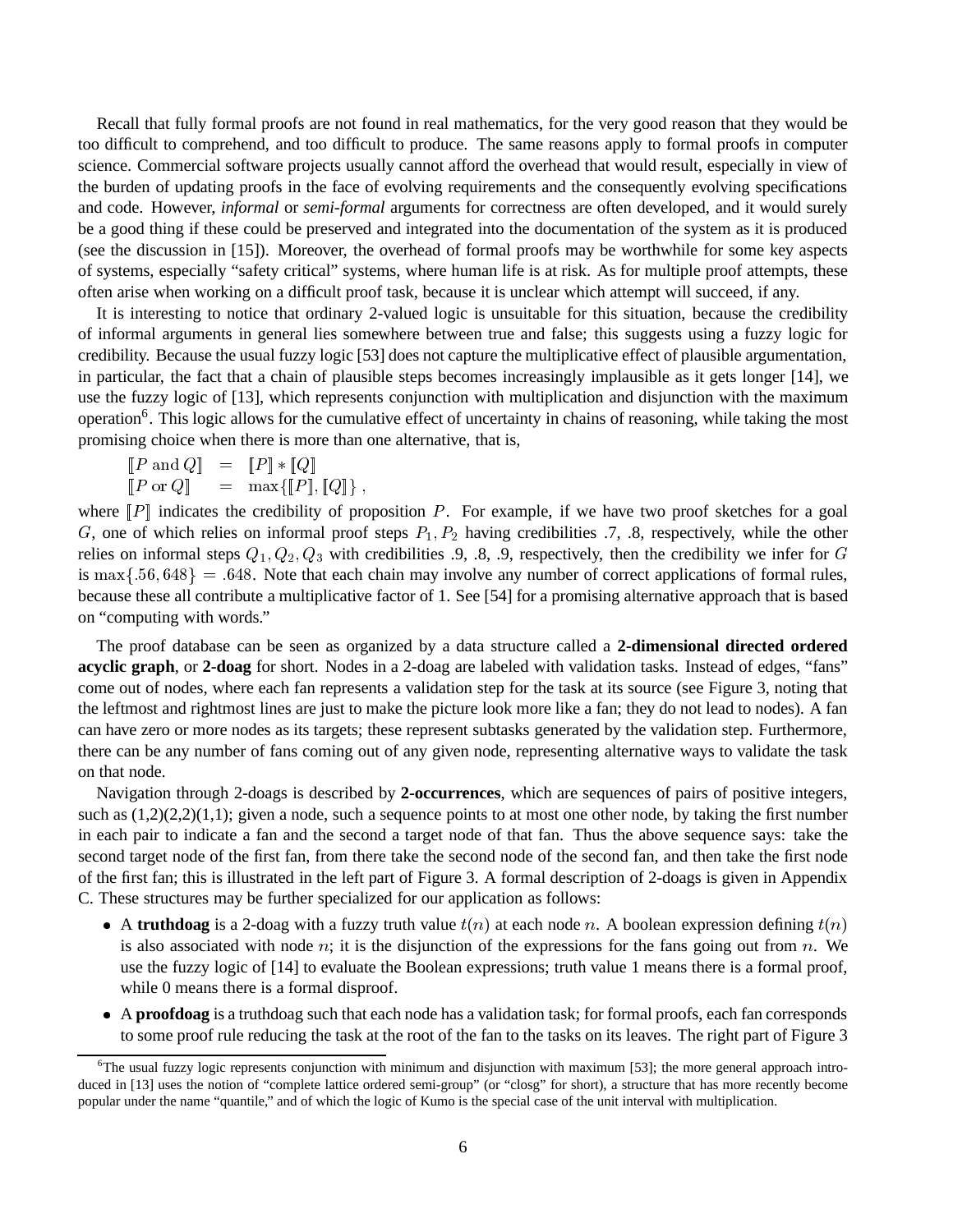

**Figure 3. 2-occurrences and Peano induction**

shows a proofdoag update that applies Peano induction for the natural numbers, to prove  $(\forall x : Nat)P(x)$ from some hypotheses  $H$ .

#### **2.4 Hidden Algebra and BOBJ**

The Tatami project uses an approach to specification and verification called *hidden algebra*, which allows models that only satisfy their specifications *behaviorally*, in that they appear to exhibit the required behavior under all relevant experiments. This is important because many clever implementations used in practice only satisfy their specifications in this sense. Hidden algebra extends standard many sorted algebra by distinguishing between "visible" sorts used to model data, and "hidden" sorts used to model states. This framework provides simple and natural ways to define behavioral versions of basic concepts including equivalence of states, satisfaction of properties, and refinement of specifications. Standard equational deduction generalizes with some small changes, but more powerful inference rules are needed for proving most behavioral properties. The most important of these rules are versions of *coinduction*, and the project has been developing a series of increasingly powerful coinduction rules, in order to obtain proofs that are conceptually simple and yet highly mechanizable [44, 46, 47]. The most recent, called **circular coinductive rewriting**, is implemented in our BOBJ system in a fully automatic form [21, 46]. Recent research has shown that proving behavioral satisfaction is undecidable, in the sense that there can be no complete recursively enumerable set of inference rules [7]; therefore there can be no final resting point on our quest for simple but ever more powerful rules and algorithms.

The language of the BOBJ system [21] extends the classical algebraic specification language OBJ [30] by adding support for hidden algebra; in this it is similar to the CafeOBJ language [9]. The Tatami system and Kumo further extend the logic by allowing first order sentences with behavioral equations as atoms, plus induction for initially defined data types. Hidden algebra was originally proposed in [16], and has been elaborated in many subsequent publications, including [25, 26, 27, 28, 46, 47, 45], which should be consulted for details. Hidden algebra can handle all the main features of modern software systems, including states, classes, subclasses, attributes, methods, abstract data types, concurrency, distribution, nondeterminism, generic modules, and even logical variables (in the sense of logic programming), for which see [27].

This approach regards code as secondary, because it can be (relatively!) quickly written or even automatically generated from specifications that are sufficiently modular and detailed; moreover, empirical studies show that little of software cost comes from errors in coding [4]. This implies that a focus on specification and verification at the design level, avoiding the ugly complications of programming language semantics, will be the most productive.

Behavioral logic is a diverse research area containing many approaches, including the original hidden algebra of [16] and subsequent improvements in [20, 26, 25], the coherent hidden algebra of Diaconescu [10, 9], the observational logic of Bidoit and Hennicker [2, 3, 31], and a new generalization of hidden algebra that tries to treat all these variants in a uniform way [47, 28]. These approaches fall into two broad categories, depending on whether or not a fixed data algebra is assumed for all models. All proof rules in use are sound for all these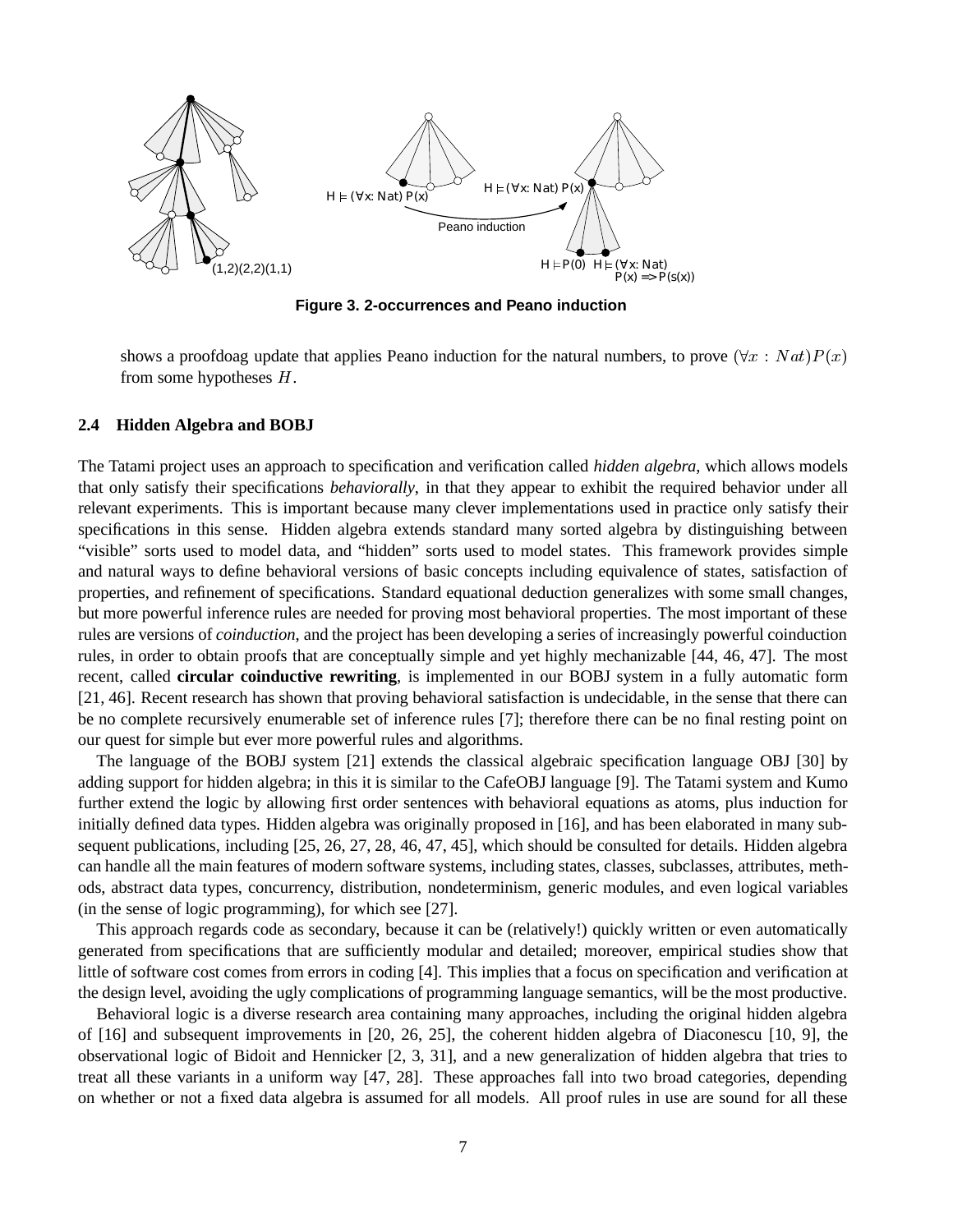logics, but all of them are also incomplete [7]. Padawitz's "swinging types" are a powerful but less closely related approach [42].

### **2.5 The Duck Language**

The Duck language includes commands that implement proof rules for hidden first order logic. These rules concern statements in the style of Gentzen's "natural deduction," which are "proof tasks"  $H \vdash G$  with hypotheses H to the left of the "turnstile<sup>7</sup> symbol"  $\vdash$ , and with goals G to its right, where H and G are each sets<sup>8</sup> of sentences (represented as lists). Rules of inference are traditionally written as "fractions." For example,

$$
\frac{H \vdash P, \ H \vdash Q}{H \vdash P \land Q}
$$

is a rule for conjunction. Rules in such a form can be applied either backward or forward, which means bottom-up and top-down, respectively. For example, a backward application of the above rule reduces the task of proving a conjunction to that of proving its two constituents, while a forward application says that the conjunction is proved if its two antecedent proof tasks have been proved. When a logical operation appears as a result of a forward rule application, it is called an "introduction rule" for that operation; so the above rule is a conjunction introduction rule. Similarly, when a logical operation disappears when used in the forward direction, it is called an "elimination rule" for that operation.

A different distinction is whether rules change things to the right or to the left of the turnstile; these are called "right rules" and "left rules," respectively. Mechanical theorem provers generally apply their rules in the backward mode, and this is exactly what Kumo does. The right backward inferences are the most important, because they generate new subgoals from open subgoals in a way that (we hope) will eventually complete the proof. Left backward rules introduce new formulae into the set of hypotheses, in the hope that this will help with the proof. Two rules that can close an open subgoal are reduction (if it succeeds with value "true") and direct checking of whether the subgoal is in fact one of the hypotheses.

There is also a left version of the above conjunction elimination rule,

$$
\frac{P, Q, H \vdash R}{P \land Q, H \vdash R}
$$

and it also can be applied forward or backward. Right rules implemented in Kumo include the following:

- introduction rules for  $\forall$ ,  $\exists$ ,  $\wedge$ ,  $\vee$ , and  $\Rightarrow$ ;
- proof by contradiction;
- induction;
- (several kinds of) coinduction;
- reduction; and
- case analysis.

Kumo also implements some left rules, including lemma introduction, *modus ponens*, instantiation, congruence application, and conjunction introduction and existential quantifier elimination; the latter is better known as "Skolemization." The instantiation and congruence rules are special cases of equational deduction.

Some rules are "automatic" in the sense that they are always applied, unless explicitly inhibited by the user, while others must be explicitly invoked, because they require some user input; the automatic rules include reduction, and the right introduction rules for universal quantification, conjunction, disjunction and implication.

<sup>&</sup>lt;sup>7</sup>Strictly speaking, the turnstile should have a subscript indicating the set of function and relation symbols currently in use.

<sup>&</sup>lt;sup>8</sup> Actually, our implementation simplifies to the case where G is a single sentence. This is sufficient because a task  $H \vdash G_1, ..., G_n$  can always be replaced by the n proof tasks  $H \vdash G_1, \ldots, H \vdash G_n$ .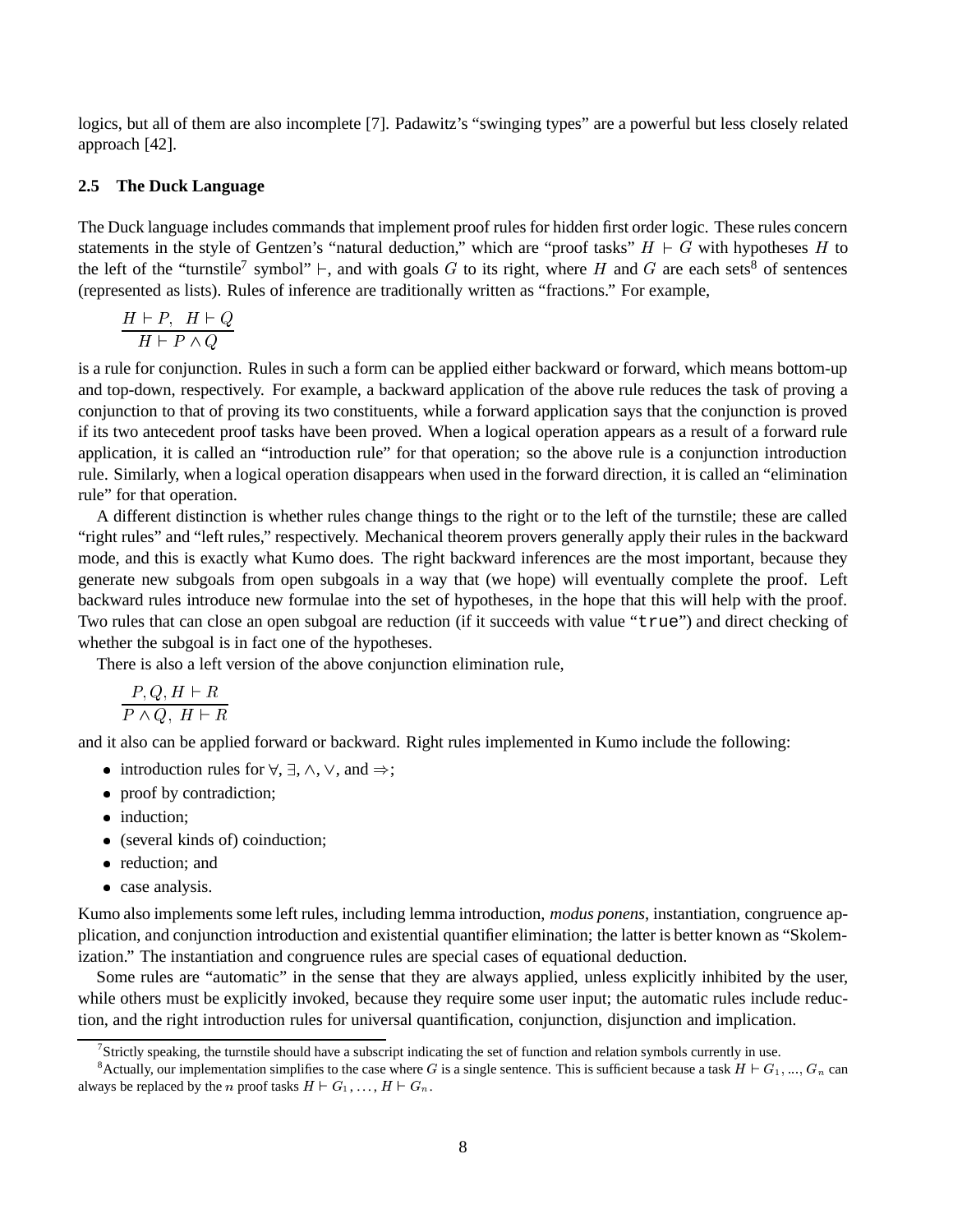Kumo generates a proof tree when it executes a proof described by some Duck code. For example, when the right conjunction rule is applied (backwardly) to a task  $H \vdash A \land B$ , then two new tasks,  $H \vdash A$  and  $H \vdash B$ , are added to the tree. Each node of this tree, and each goal among its proof tasks, is given a unique system generated name, and may also have an optional user supplied name. The user-supplied names make it possible to apply proof rules in orderings that differ from the default.

After finishing a proof, Kumo translates its proof tree into XML for display. Duck has a distinct sublanguage for users to provide additional information for generating this XML, such as how to distribute proof steps over webpages<sup>9</sup>. Then Kumo uses an XSL file to generate HTML text for the proof tree; at this stage, Kumo adds explanations, links to tutorials, to machine proof scores, and to other proofs that are used (e.g. lemmas), etc.; this is partially illustrated in Appendix B. Different XSL files will generate displays in different formats.

### **2.6 The Tatami Protocol**

A problem with using a distributed database is that local consistency can be lost if submitted proofs are inserted without being checked. For example, if a proof  $p_1$  depends on a proof  $p_2$ , then the former should not be counted as verified unless  $p_2$  has already been verified and entered. Inconsistencies can also arise when items are deleted. The tatami protocol maintains the consistency of the tatami databases, taking account of the following situations (see [29] for a detailed description):

- 1. If there are some items depending on an item <sup>A</sup>, then deletion of item <sup>A</sup> is disallowed.
- 2. If there are no items depending on item <sup>A</sup>, then the owner of item <sup>A</sup> can delete it.
- 3. Before using an item, existence of this item in the owner's database is checked.

Each message contains a 2-occurrence to specify the location of its update in the proofdoag. The occurrence of its parents in the sender's proofdoag are also sent, to enable detection of missing data. The message format is as follows:

- 1. project name;
- 2. a 2-occurrence for the update;
- 3. 2-occurrences of parents of the update; and
- 4. a tag indicating the kind of update, which may be submission, deletion, copy, validation, status update, etc.

The atomic entities sent to proof databases are fans. Each message contains exactly one fan together with its position in the proofdoag. Of course, workers sometimes want to submit more than one fan; this is accomplished by dividing the desired sub-doag into fans that are sent separately. Each fan  $F$  is assumed to have the following attributes:

- 1. a unique label which gives the position of  $\mathcal F$  in the doag (occurrences can be used as labels, noting that one fan can have multiple occurrences); and
- 2. a message which encodes the fan F together with its label and all of its direct parents' labels (note that F can have zero, one or more parents) and the other data items discussed above.

We have used Kumo to formally prove the correctness of a version of the tatami protocol with respect to a communication medium that can lose or duplicate data [29], and we have also implemented it, as described below.

<sup>&</sup>lt;sup>9</sup>If no information is supplied, then Kumo applies a set of default conventions which produce a reasonable output.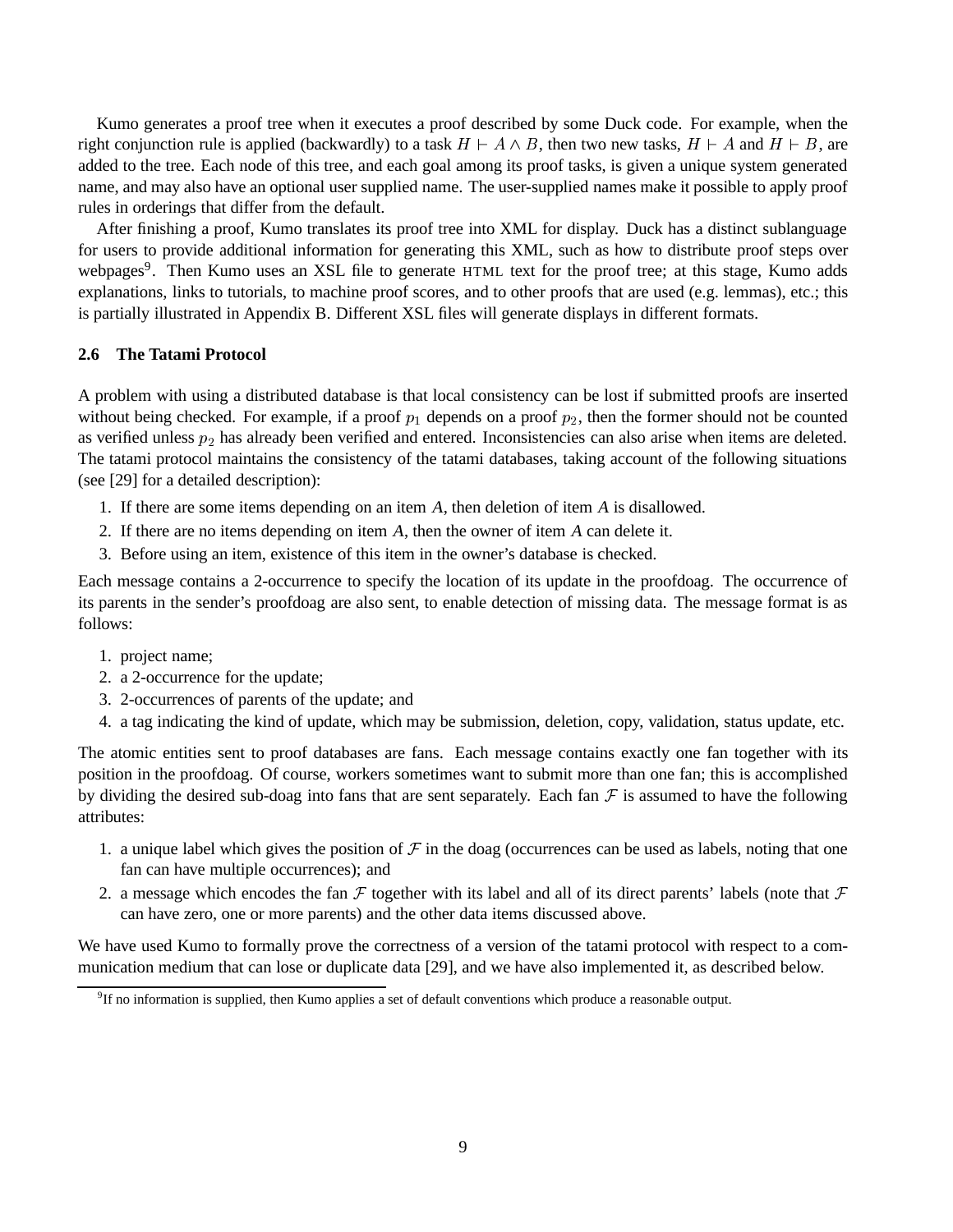# **2.6.1 The Tatami Protocol Implementation**

Kumo refines the tatami protocol into several services for communicating with the local servers at each site; these are implemented by servlets, built using Java, cgi and the HTTP protocol.

- **Project start service** This creates a new project with a given name; the user of this service becomes the leader of the new project. The leader's tatami database is updated, and other services as prepared, e.g., an empty waiting list is setup for subscription.
- **Subscription service** This tries to subscribe a new user to a project. When this service is requested, the user name is checked to ensure uniqueness in the project and its waiting list. If this succeeds, the requester is inserted in the waiting list, and remains there until the leader makes a decision. If the requester is accepted as a member, all project related information is copied from the leader's database to the requester's database, and the new member is added to all local databases.
- **Add service** This inserts new items into the databases of all project members, with the service requester as the owner of the new items. This service serializes the data dependence relation, so that the dependent data of an item is installed before the item itself is installed.
- **Deletion service** This tries to remove items from members' databases, noting that items only can be deleted by their owner. Also an item cannot be removed if there are other data that depend on it, or if someone else wants to use it. When the deletion conditions are satisfied, the deletion service blocks this item for future use, and then notifies all members' databases to remove it.
- **Unsubscription service** This allows a non-leader to leave a project. The project leader takes over all data owned by this member, and other users' databases ownership and membership information is updated.

# **3 User Interface Design Principles**

User interface issues are important, because we want to help ordinary software engineers, who tend to be averse to formal methods, especially formal proofs. Cognitive science, semiotics (the theory of signs), narratology (the theory of stories) and even cinema, have influenced our design. Our most novel technique is algebraic semiotics, which provides systematic ways to evaluate the quality of user interfaces, including proof presentations. We hope that this research will contribute to improving the currently rather shaky scientific basis of user interface design.

# **3.1 Narratology**

Finding a non-trivial proof usually requires exploring many dead ends, errors and misconceptions, some of which may be very subtle. Therefore the process of proving can be full of disappointed hopes, unexpected triumphs, repeated failures, and even fear and interpersonal conflict. All this is typically left out when proofs are written up, leaving only the map of a path that has been cleared through the jungle. We believe that proofs can be made much more interesting and understandable if some of the conflicts that motivate their difficult steps are integrated into their structure, instead of being ignored. As Aristotle said, "*Drama is conflict*." What this means here is that restoring conflictual information will add dramatic interest, making it more interesting to read the proof. Of course, this must be done with care, and it should not be overdone, just as in a good novel or movie. We have used these ideas to structure some of our proof websites, since proof obstacles are exactly what is needed for creating drama.

An important resource for this is the theory of oral narratives developed by William Labov [33], who showed that these have a precise structure, which includes the following:

1. an optional *orientation section*, which provides basic orientation information, such as the time and place of the story;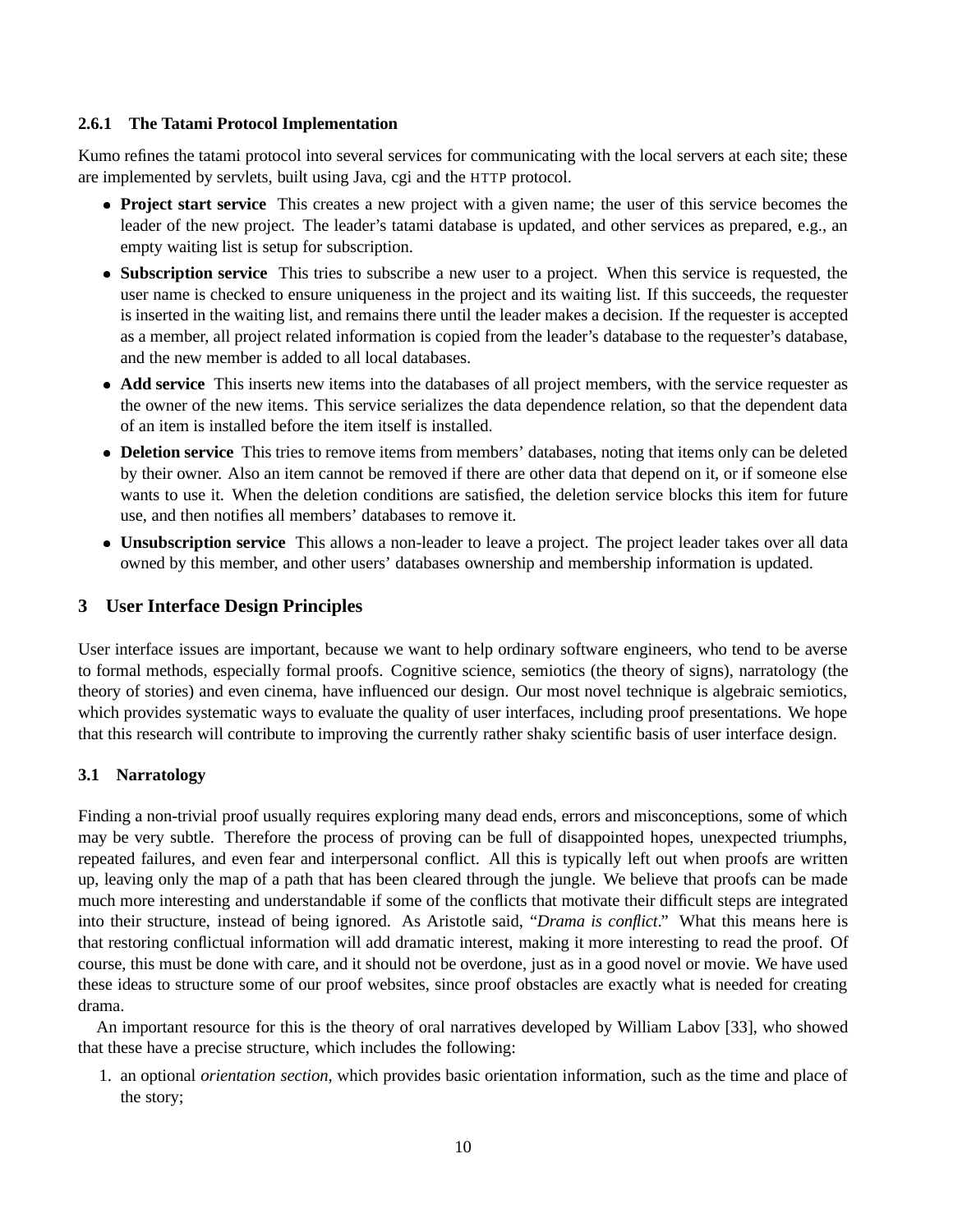- 2. a sequence of so-called *narrative clauses* which describe the events of the story;
- 3. the *narrative presupposition*, which by default assumes that the ordering of the narrative clauses corresponds to the temporal ordering of the events that they describe;
- 4. *evaluative material* interleaved with the narrative clauses, which "evaluates" the events, in the sense of relating them to socially shared values; and finally
- 5. an optional *closing* section, which may contains a "moral" or summary for the story.

The above follows [36, 37], which describe more recent developments than [33]. Aristotle [1] also gave some useful guidelines, including unity of time and place, having a beginning, middle and end, and the skillful use of language, especially metaphor, for which one can consult the work of Lakoff [35] and other cognitive linguists.

The work of Joseph Campbell and Christopher Vogler [52, 8] on the role of characters in stories, especially the role of heroes, is also relevant; the dramatic importance of having the hero tested by obstacles is emphasized by these authors. Some experimental results from prior work on multimedia instruction [23] are also relevant, suggesting that narrative, especially when it is oral (i.e., in the audio medium), is important for controlling the interpretation of material in other media. It is also well known in cinema that exactly the same scene with a different narrative can have a completely different interpretation and emotional effect; music can also have a powerful effect on interpretation. Our proof website design conventions are discussed in Section 3.3 draw on some of these ideas for their justification.

### **3.2 Algebraic Semiotics**

A basic insight due to Ferdinand de Saussure [50] is that signs should not be considered in isolation, but rather as elements of *systems* of related signs, including their structural aspects. For computer scientists, it is natural to use tools from algebraic specification (e.g., see [24]) to formalize the intuitive notion of a *sign system,* as a loose algebraic theory (consisting of a signature and some axioms) plus some further structure specific to semiotics, including constructors, a hierarchy of levels for signs, and priorities among constructors [18]. A related insight is that *representations* can be seen as translations or maps from one sign system to another [18]; it is similarly natural to formalize these translations using the algebraic specification notion of *theory morphism*. Our case studies show that maps between sign systems in general do not fully preserve structure, and in particular, must involve *partial* functions. These considerations motivate the precise definition of *semiotic morphism* that is given in [18]; a key point is that the *quality* of a representation can be examined in terms of what is preserved by its semiotic morphism.

User interfaces are of course prime examples of representations, and it is natural to study them using semiotic morphisms which map from the sign system of the underlying functionality to a sign system for displays; the quality of the interface is then measured by the quality of its semiotic morphism. Details, some of which are quite technical, are omitted here, but may be found in [19] and [18]. In particular, note that this theory provides a natural way to handle multimedia displays.

# **3.3 Proofwebs and the Tatami Conventions**

Professional advice for user interface design in general, and for website design in particular, nearly always calls for using style guidelines to produce a uniform "look and feel" that is appropriate for the particular application, e.g., see [43, 51]. We have developed the following *tatami conventions* (updated from [19, 22]) as style guidelines for the proof websites generated by Kumo. To clarify the discussion, we distinguish sign systems for *abstract proofwebs* and *display proofwebs*; the first contains the proof information, while the second also includes display information. We will use the word "*unit*" for any block of information of the same kind in a display proofweb.

1. *Homepages* are provided for every major proof part; these serve to introduce and motivate the problem to be solved and the approach taken to the solution.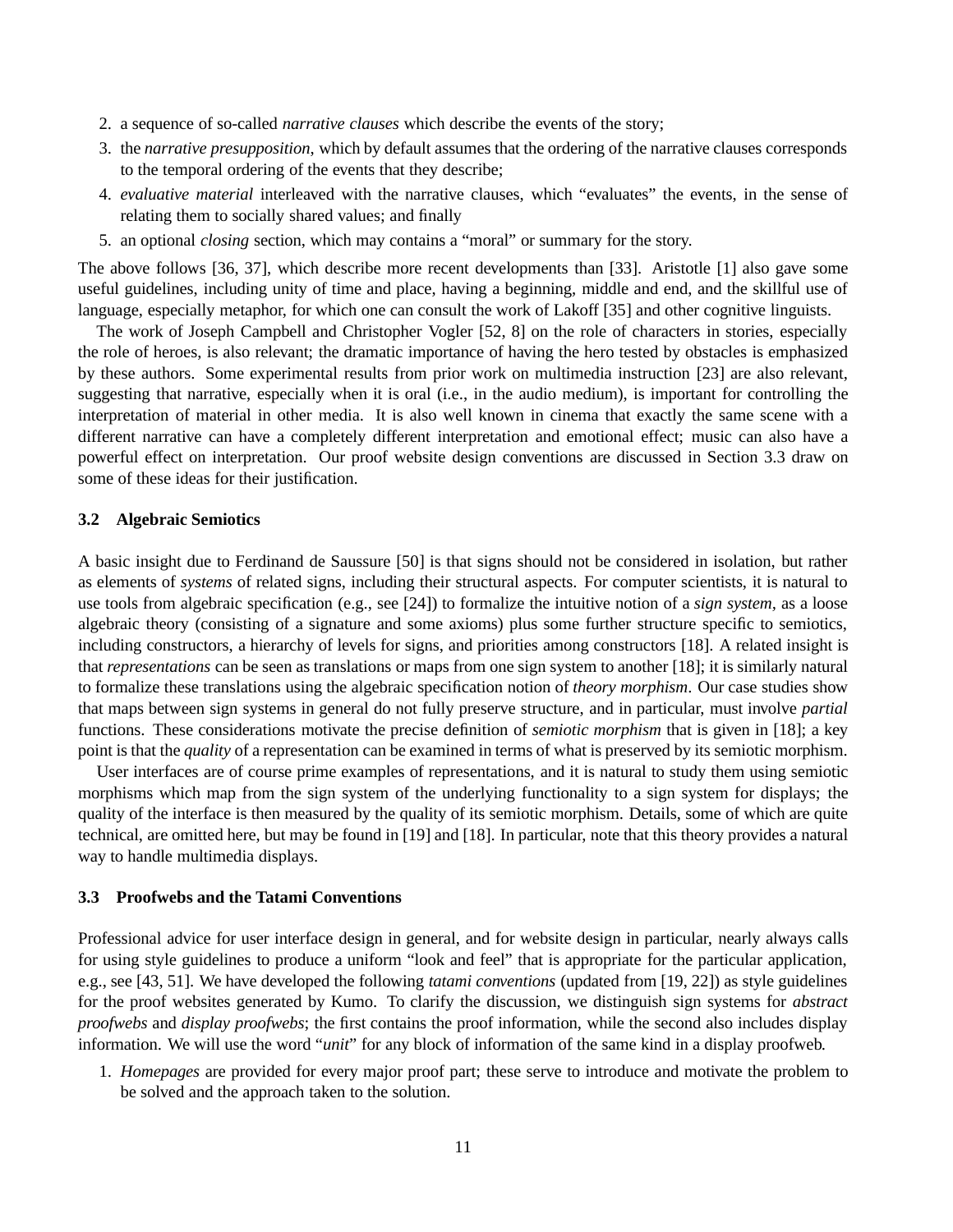- 2. *Tatami pages* are the basic constituents of display proofwebs; each tatami page has one or more *proof units* showing its inference rule applications, interleaved with one or more explanation units; it is feasible to have both on the same web page because there should only be a small number of proof steps per page (about 7 non-automatic rules works well). Tatami pages are also called "proof pages."
- 3. The *explanation units* of tatami pages are prover-supplied informal discussions of proof concepts, strategies, obstacles, etc.; these may contain graphics, applets, and of course text.
- 4. Tatami pages can be browsed in an order designed by the prover to be helpful and interesting to the reader; if possible, these pages should tell a story about how obstacles were overcome (or still remain); this order will be called the *narrative order*.
- 5. Major proof parts, including lemmas, have their own subwebsites, each with the same structure as the main proof, including homepage and explanation units. These appear in a separate dedicated persistent popup window.
- 6. Tatami pages also have associated formal proof scores, which appear in another separate popup window when summoned from a tatami page. It is convenient to have a separate window because users usually want to look at the proof and explanation at the same time as the proof score. Readers can also request proof score execution, and the result is displayed in the same window as the score, so that one can easily alternate between them. (The proof score is sent to an OBJ server and the result is returned for display.)
- 7. Major proof parts can have an optional closing page, to sum up important results and lessons; these appear in the same window as their tatami pages.
- 8. Formal proof steps are automatically linked to pre-existing tutorial background pages; e.g., each application of induction is linked to a webpage that explains the kind of induction used. Tutorial pages have their own dedicated persistent popup window.
- 9. A menu of open subgoals appears on each homepage, and error messages are placed on appropriate pages. In database mode, a summary of this information may be seen in the status window, which is a specialized popup that reports any currently open subgoals.

These conventions have the effect of integrating proofs with the information that is needed to motivate, understand and debug them; the intention is to make proofs easier to do and to understand, and to display information in a way that facilitates typical patterns of use.

# **3.4 Justifying the Design Guidelines**

This subsection applies the techniques discussed in Sections 3.2 and 3.1 to justify some of our design guidelines for the proof websites generated by Kumo. We first justify the tatami conventions given in Section 3.3 using the same enumeration as in that section. This list of justifications mainly draws on narratology, while the justifications that are given after this will mainly use algebraic semiotics.

- 1. Having homepages for major proof parts is motivated by the orientation sections in Labov's theory of story structure [33]; homepages orient proof readers to what is to follow. Homepages appear in the same window as their tatami pages because they are part of the same narrative flow.
- 2. Interleaving prover-supplied informal explanations with proof steps was suggested by the similar interleaving of narrative and evaluative material in stories (see Section 3.1 and [33]); the evaluative material provides the motivation for important proof steps, by relating them to values shared among the appropriate community of provers. Limiting the number of non-automatic proof steps on tatami pages to approximately 7 is consistent with classic work of Miller on limitations of human cognitive capacity [40].
- 3. Explanation units correspond to the evaluative material in Labov's theory.
- 4. The idea of a giving a "narrative" order to tatami pages comes from the theory of stories [33]; the idea of including obstacles comes from Campbell [8] and others on "heroic" narratives.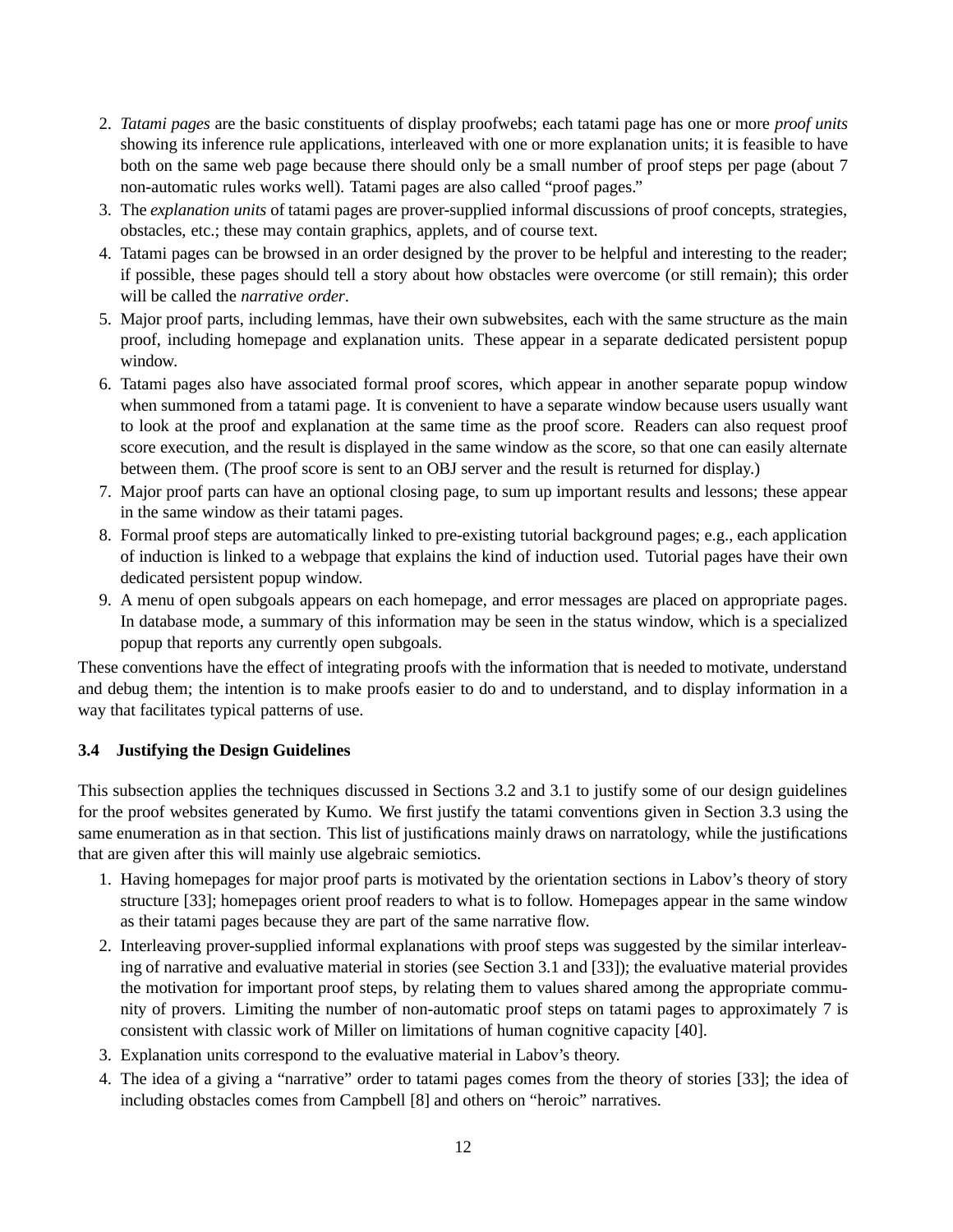

**Figure 4. A Typical Tatami Homepage and Proof Page**

- 5. Having separate hyperlinked websites for major proof parts is similar to the way that flashbacks and other temporal dislocations occur in stories. It is helpful to have them in a separate window in order to clarify their relation to the main sequence of proof steps.
- 6. Separating mechanical proof scores from the proof pages that generate them allows hiding the most routine details of proofs, just as human proofs often omit details in order to highlight the main ideas [38]; however, proof readers can still view them, and even execute them.
- 7. The optional closing webpages for proof websites are inspired by Labov's theory of story structure [33], and these also appear in the same window as proof pages, again because they are part of the same narrative flow.
- 8. Linking proof steps to tutorial pages can be motivated by connectionist theories which assert that concepts are organized as linked structures, e.g. [49]. (However, other research on concepts regards such theories as overly simple [48, 34].)
- 9. Open subgoals are important to provers when they read a proof, since proving new results is a major value within this community. The open subgoals are the leaf nodes of the current proof tree, and hence form a list in a natural way.

Now we give some justifications that use ideas from algebraic semiotics. The basis for these arguments is that any display to users can be seen as a semiotic morphism from the sign system for abstract proofwebs to that of display proofwebs, and that these morphisms can be compared for their quality, based on how well they preserve source structure and content; see [18] for more details (but note that [18] refers to an older version of Kumo).

 **Windows:** The main contents of a display proofweb are its proof steps, informal explanations, tutorials, and mechanical proof scores. These four are also the main contents of abstract proofwebs, and their preservation has much to do with the quality of their representation. These four basic sorts of the abstract data type for proofwebs are reflected in our choice of windows for displaying them. Because tatami pages are the main constituent of proofwebs, theirs is the master window, and because explanation pages are so closely linked,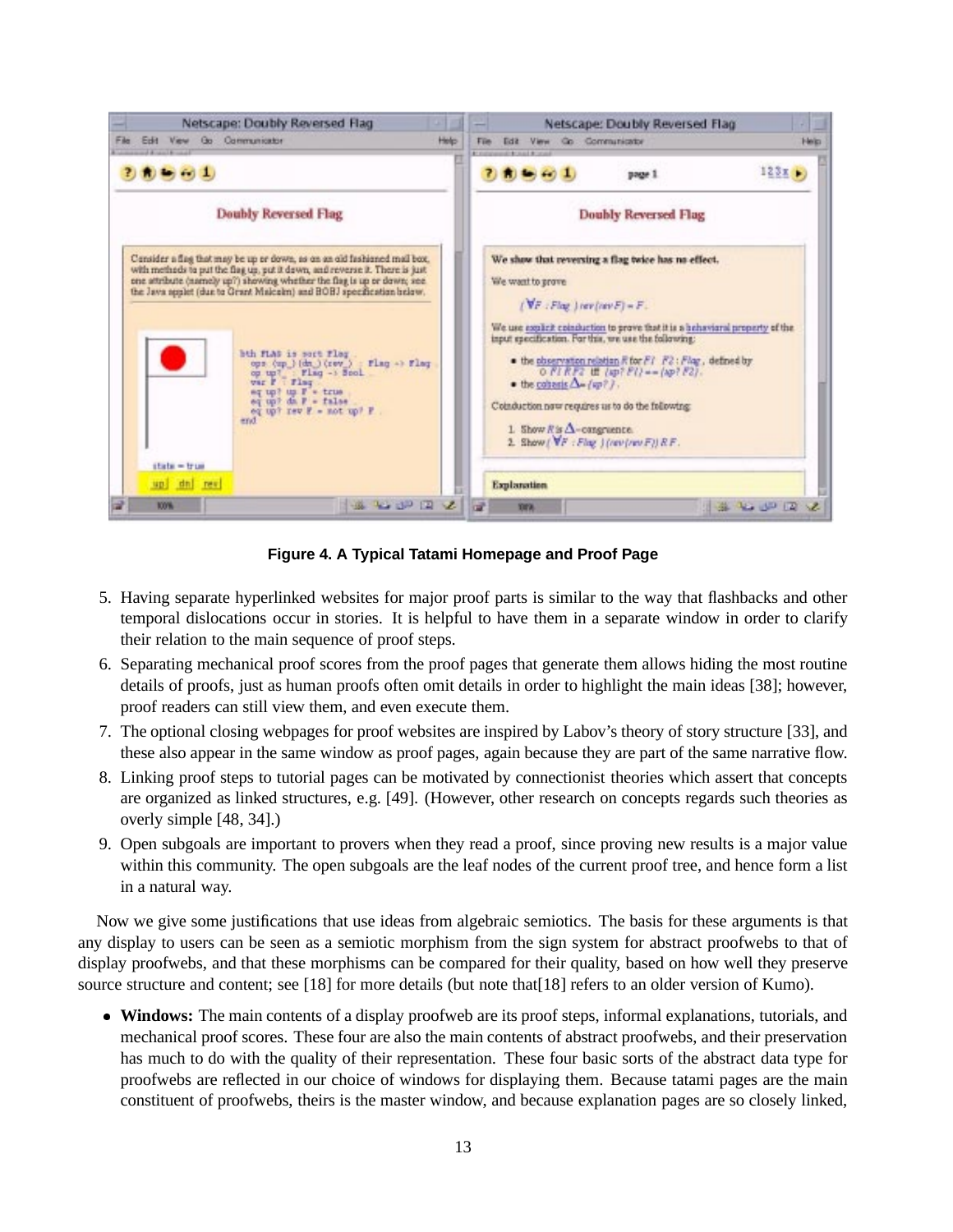they share that window; each unit is enclosed is its own "box." Tutorial and machine proof score pages each have a separate window.

- **Backgrounds:** Each major sort of unit has its own background color: proof units have light beige, explanations have light yellow, tutorials have yellow marble, and proof scores have light purple. Although the choice of colors is somewhat arbitrary, and is easily changed by editing the XSL file, their distinctness reflects the importance of distinguishing these four units.
- **Navigation:** Similar considerations hold for navigation. Each page has a title, supplied by the user in the Duck script. Buttons are used to move to other pages of the same sort, and to open widows that display information of other sorts. Each persistent window has somewhat different layout and navigation buttons, reflecting its different typical uses. For example, the master tatami window has "NEXT" and "PREV" buttons to step through the narrative ordering of tatami pages, as well as buttons that support conventional tree traversal ("LEFT", "RIGHT", etc.).
- **Mathematical Formulae:** We use gif files for mathematical symbols, in a distinctive blue color, because mathematical signs come from a domain that is quite distinct from that of natural language. (We hope to use MML when it becomes available.)

Some additional applications of semiotic morphisms to the user interface design of the Tatami system are described in [19], in a more precise style than here, although they are based on an older version of the system. For example, [19] shows that certain early designs for the status window were incorrect because the corresponding semiotic morphisms failed to preserve certain key constructors. The graduate user interface design course at UCSD uses algebraic semiotics (see www.cs.ucsd.edu/users/goguen/courses/271), and more information can be found there.

### **3.5 Dynamic Algebraic Semiotics**

Classical semiotics is concerned with static signs; it does not allow for signs that change in response to user input, or that move on their own. This section sketches a new generalization of algebraic semiotics that can handle dynamic interfaces, by extending its foundation from classical algebra to hidden algebra. As a simple example, consider the problem of designing that part of the Kumo interface that supports browsing proofs. Kumo provides one set of buttons to traverse in the proof author's narrative order, labeled "NEXT" and "PREV", as well buttons "LEFT", "RIGHT", etc. for the usual tree oriented traversal. It is common practice to draw an automaton having one state for each proof tree node, and a transition label for each traversal button. But this does not allow for the fact that different proofs have different structures, and thus different automata, nor does it account for the different displays that are produced in each state, nor for the variety of possible implementations of transition lookup, e.g., using lists, arrays, or hash tables. An automaton can describe how a single proof instance can be navigated, but it cannot describe the general method which generates proof navigation support for any given proof, nor the way that this method is implemented, nor the quality of the resulting interface.

In fact, despite the formal character of the model itself, the construction and use of transition diagrams (or the corresponding automata) in user interface design is intuitive, and does not provide an adequate basis for a rigorous mathematical analysis of possible designs. In order to address the display, implementation and quality questions raised above, the automaton model must be supplemented in various *ad hoc* ways, whereas our approach can handle all of these within a single unified framework. Another example of dynamics in Kumo that would be difficult to handle with traditional user interface modeling techniques is the facility to execute the proof script for a proof part by downloading it to a BOBJ server and then viewing the result on a local browser as it executes.

This is not the place for details, but we can say that hidden algebra (see Section 2.4) provides a precise way to handle both the display and implementation aspects of examples like that described above, and the corresponding extension of semiotic morphisms gives a precise basis for comparing the quality of interface designs realizing the desired dynamics, without bias towards any particular implementation.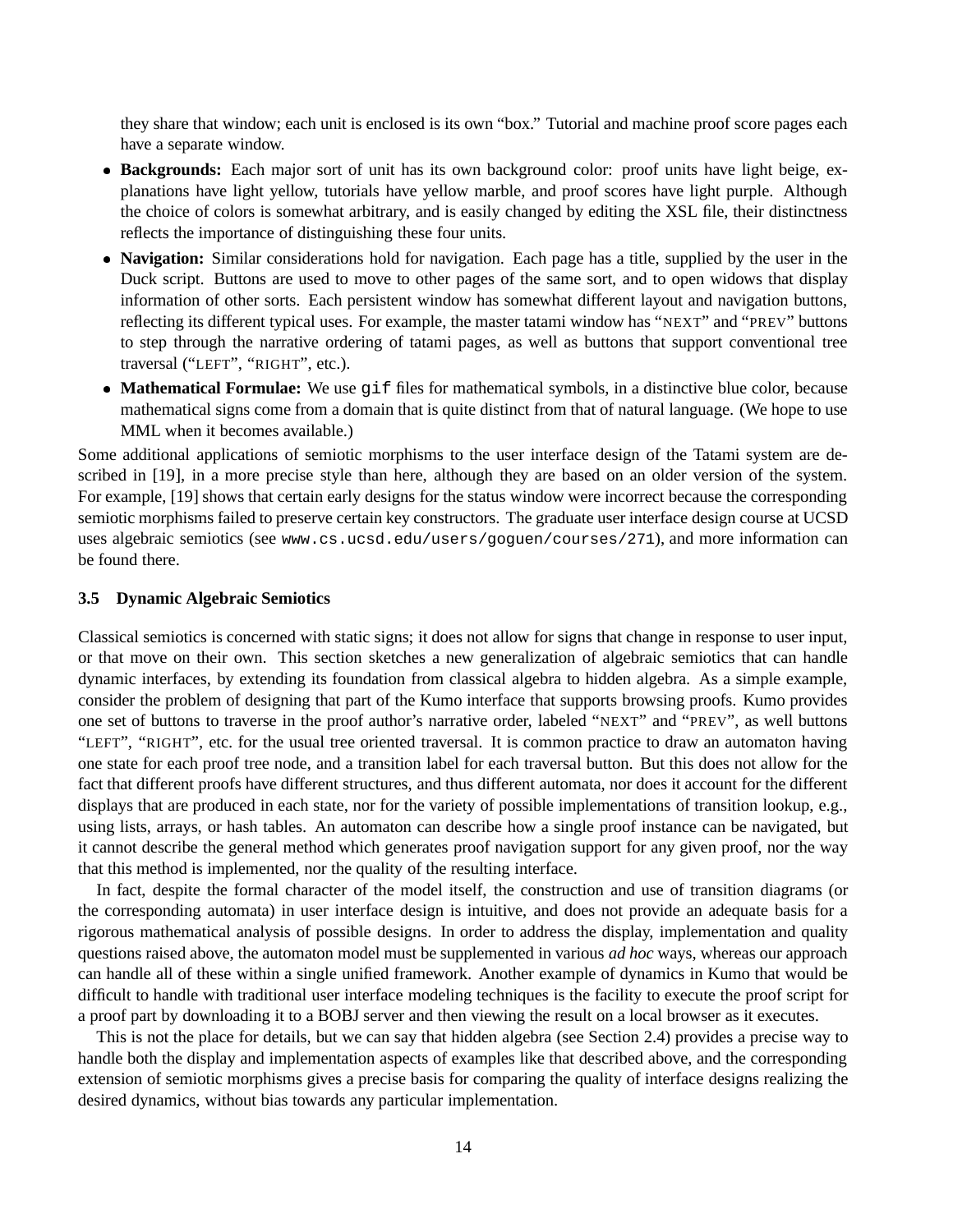### **3.6 Gibsonian Affordances**

An "affordance" in the sense of Gibson [11, 12] may be defined as "a capability for a specific kind of action, involving an animal and a part of its environment." For example, a cup provides an opportunity to exercise an affordance for drinking. Affordances are realized by the sensory-motor schemata (in the suggestive terminology of Piaget, though with a rather different meaning) that support some particular kind of action, such as drinking coffee from a cup. Instead of constructing, storing, and then using (massively large and complex) representations of objects (such as cups) from the external world, we rely upon the world to provide us with the information that we need, when we need it; this "offloading" of representation into the world can provide an enormous gain in efficiency, as shown in second generation AI research, e.g., that of Brooks [5, 6]. It seems promising to integrate a theory of affordances with algebraic semiotics, in the hope that this could produce new insights for each field, and advance the state of theoretical research in user interface design. One difficulty is that affordances as originally formulated are not well suited to symbolically mediated activities; however it seems that socially-based semiotics described in [17] could provide a good basis for resolving this difficulty; also work of Ittelson [32] and Norman [41] seems relevant (though [41] is a bit naive); the "image schema" notion that developed in modern cognitive linguistics [34, 35] is also very relevant.

# **4 Conclusions and Future Research**

The Tatami project has developed in a perhaps surprising diversity of directions, including theoretical foundations of behavioral verification for distributed concurrent systems (using hidden algebra), web-based system development, and multimedia interface design (using algebraic semiotics). Although significant progress has been made, a great deal still remains to be done in each of these three areas. Fortunately, they are mutually reinforcing. For example, improvements in the user interface design of the Tatami system and its Kumo prover make it easier to do proofs in hidden algebra, which in turn inspire further developments in the theory, which in turn inspire further improvements to the system. We have also discovered how to handle dynamic displays, based on what amounts to a new kind of "dynamic" semiotics.

Some topics that it would be interesting to explore in future research include: making Kumo's proof displays even more interactive, for example, by using audio, avatars, chatrooms, and/or archetypal characters; extending our use of fuzzy logic with a fuzzy critical path algorithm that can choose the open subgoal having the greatest potential for increasing the overall credibility of a proof; extending the theory of semiotic morphisms to dynamic displays; and integrating Gibsonian affordances with algebraic semiotics (along the lines discussed in Section 3.6 above). In addition, we hope to use the Tatami system in teaching the UCSD graduate course on programming languages, which would stimulate further developments to the system, its interfaces, and its theory. Finally, we feel we are now in position to begin developing methodological guidelines for applying hidden algebra and the Tatami system to more challenging applications such as communication protocols.

**Acknowledgements** We especially thank Dr. Grigore Rosu for his extensive work on the Tatami project for his PhD thesis at UCSD. We also thank Prof. Kokichi Futatsugi for his encouragement and support through the CafeOBJ project, and we thank the international community interested in behavioral specification and verification for encouragement (see the behavior website, at the URL www.cs.ucsd.edu/groups/tatami/behavior).

### **References**

- [1] Aristotle. *Poetics*. Dover, 1997. Translation by S.H. Butcher; original from approximately 330 B.C.
- [2] Gilles Bernot, Michael Bidoit, and Teodor Knapik. Observational specifications and the indistinguishability assumption. *Theoretical Computer Science*, 139(1-2):275–314, 1995. Submitted 1992.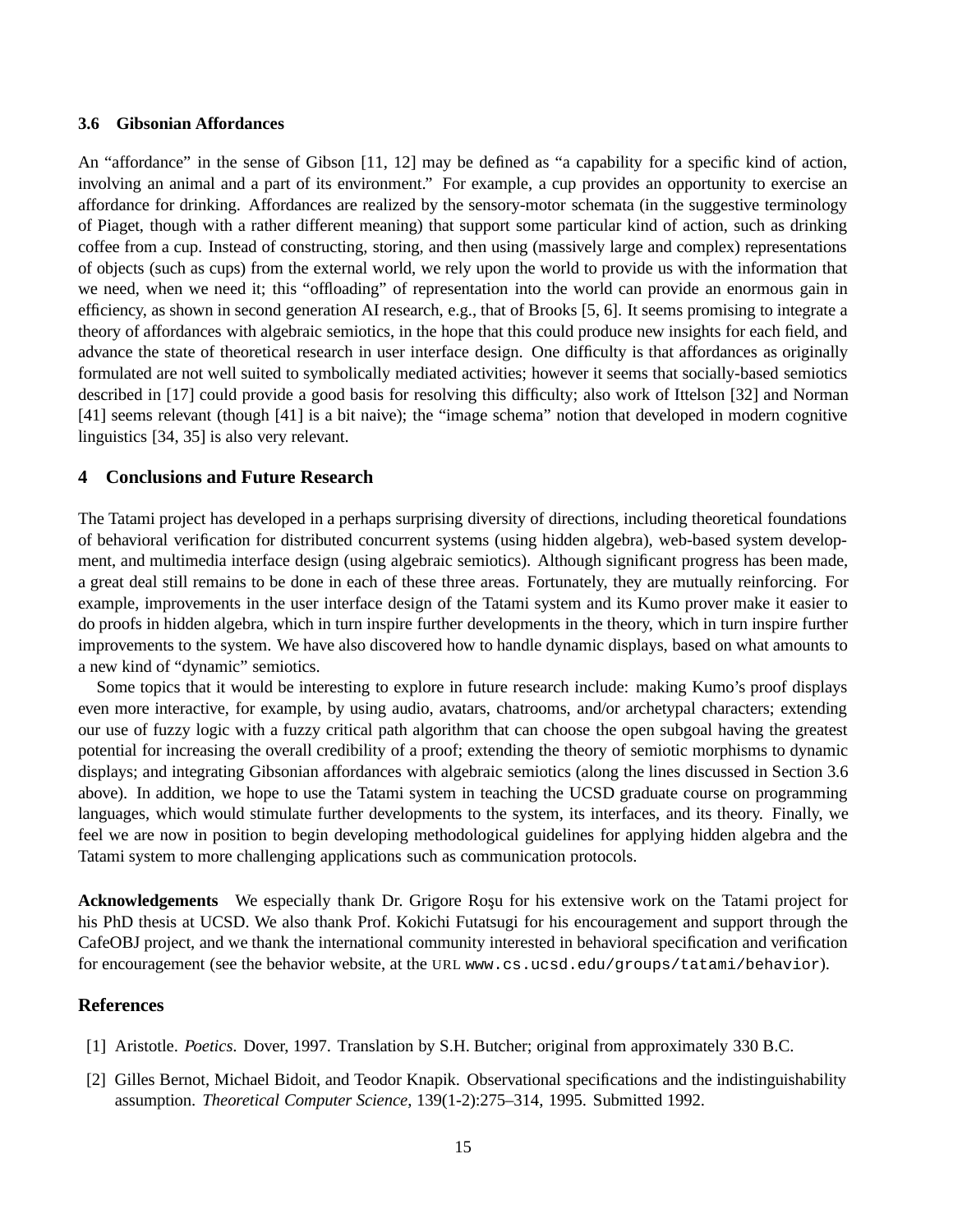- [3] Michael Bidoit and Rolf Hennicker. Observer complete definitions are behaviourally coherent. In Kokichi Futatsugi, Joseph Goguen, and José Meseguer, editors, *OBJ/CafeOBJ/Maude at Formal Methods '99*, pages 83–94. Theta, 1999. Proceedings of a workshop held in Toulouse, France, 20th and 22nd September 1999.
- [4] Barry Boehm. *Software Engineering Economics*. Prentice-Hall, 1981.
- [5] Rodney Brooks. A robust layered control system for a mobile robot. *IEEE J. Robotics and Automation*, RA–2:14–23, 1986.
- [6] Rodney Brooks. Intelligence without representation. *Artificial Intelligence*, 47:139–159, 1991.
- [7] Samuel Buss and Grigore Rosu. Incompleteness of behavioral logics. In Horst Reichel, editor, *Proceedings, Coalgebraic Methods in Computer Science (CMCS'00)*, volume 33 of *Electronic Notes in Theoretical Computer Science*, pages 61–79. Elsevier Science, March 2000.
- [8] Joseph Campbell. *The Hero with a Thousand Faces*. Princeton, 1973. Bollingen series.
- [9] Răzvan Diaconescu and Kokichi Futatsugi. *CafeOBJ Report: The Language, Proof Techniques, and Methodologies for Object-Oriented Algebraic Specification*. World Scientific, 1998. AMAST Series in Computing, Volume 6.
- [10] Răzvan Diaconescu and Kokichi Futatsugi. Behavioural coherence in object-oriented algebraic specification. *Journal of Universal Computer Science*, 6(1):74–96, 2000. Also technical report IS–RR–98–0017F, Japan Advanced Institute for Science and Technology, June 1998.
- [11] James Gibson. The theory of affordances. In Robert Shaw and John Bransford, editors, *Perceiving, Acting and Knowing: Toward an Ecological Psychology*. Erlbaum, 1977.
- [12] James Gibson. *An Ecological Approach to Visual Perception*. Houghton Mifflin, 1979.
- [13] Joseph Goguen. L-fuzzy sets. *Journal of Mathematical Analysis and Applications*, 18(1):145–174, 1967.
- [14] Joseph Goguen. The logic of inexact concepts. *Synthese*, 19:325–373, 1968–69.
- [15] Joseph Goguen. Hyperprogramming: A formal approach to software environments. In *Proceedings, Symposium on Formal Approaches to Software Environment Technology*. Joint System Development Corporation, Tokyo, Japan, January 1990.
- [16] Joseph Goguen. Types as theories. In George Michael Reed, Andrew William Roscoe, and Ralph F. Wachter, editors, *Topology and Category Theory in Computer Science*, pages 357–390. Oxford, 1991. Proceedings of a Conference held at Oxford, June 1989.
- [17] Joseph Goguen. Towards a social, ethical theory of information. In Geoffrey Bowker, Leigh Star, William Turner, and Les Gasser, editors, *Social Science, Technical Systems and Cooperative Work: Beyond the Great Divide*, pages 27–56. Erlbaum, 1997.
- [18] Joseph Goguen. An introduction to algebraic semiotics, with applications to user interface design. In Chrystopher Nehaniv, editor, *Computation for Metaphors, Analogy and Agents*, pages 242–291. Springer, 1999. Lecture Notes in Artificial Intelligence, Volume 1562.
- [19] Joseph Goguen. Social and semiotic analyses for theorem prover user interface design. *Formal Aspects of Computing*, 11:272–301, 1999. Special issue on user interfaces for theorem provers.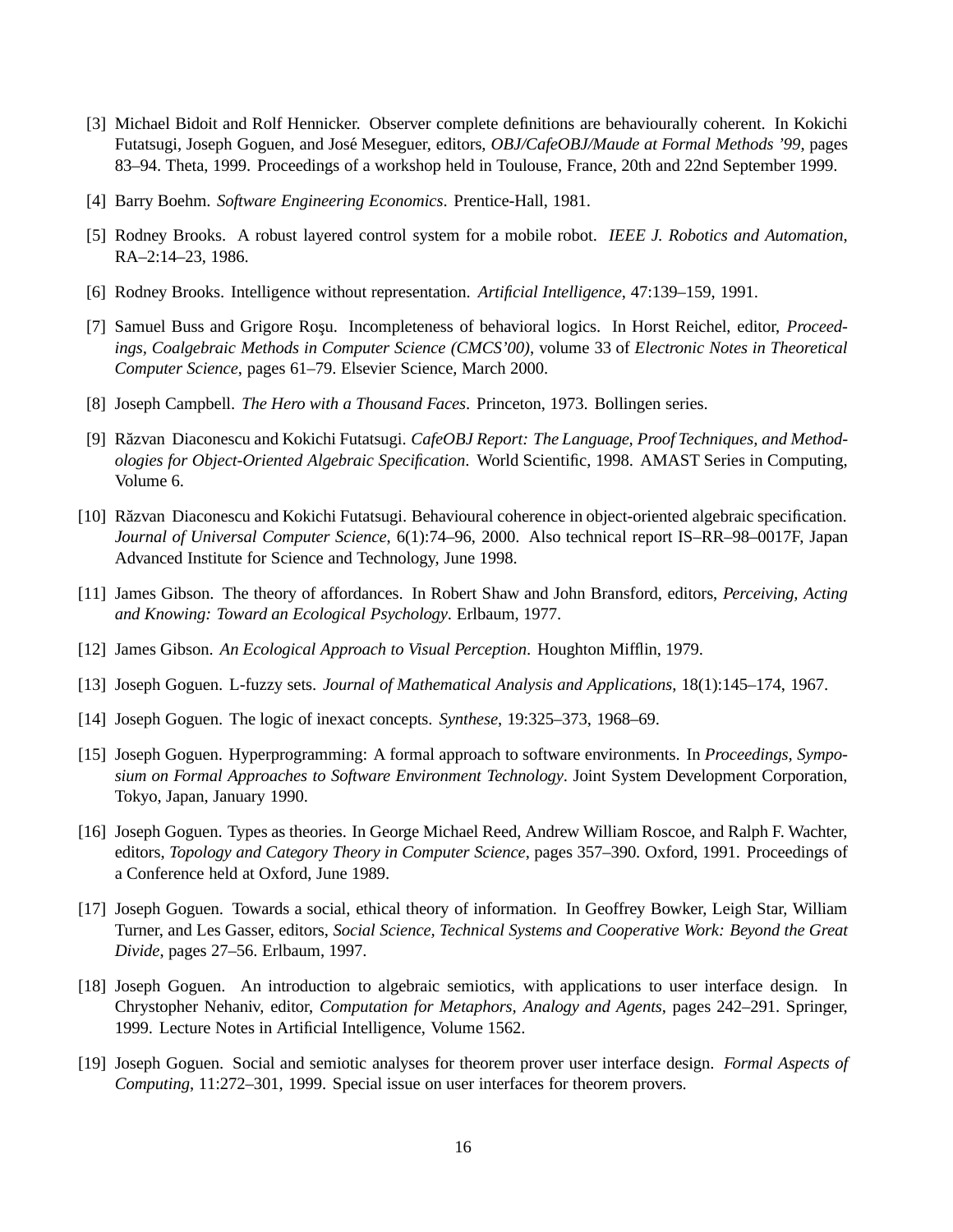- [20] Joseph Goguen and Răzvan Diaconescu. Towards an algebraic semantics for the object paradigm. In Hartmut Ehrig and Fernando Orejas, editors, *Proceedings, Tenth Workshop on Abstract Data Types*, pages 1–29. Springer, 1994. Lecture Notes in Computer Science, Volume 785.
- [21] Joseph Goguen, Kai Lin, and Grigore Rosu. Circular coinductive rewriting. In *Automated Software Engineering '00*, pages 123–131. IEEE, 2000. Proceedings of a workshop held in Grenoble, France.
- [22] Joseph Goguen, Kai Lin, Grigore Rosu, Akira Mori, and Bogdan Warinschi. An overview of the Tatami project. In *Cafe: An Industrial-Strength Algebraic Formal Method*, pages 61–78. Elsevier, 2000.
- [23] Joseph Goguen and Charlotte Linde. Optimal structures for multi-media instruction. Technical report, SRI International, 1984. To Office of Naval Research, Psychological Sciences Division.
- [24] Joseph Goguen and Grant Malcolm. *Algebraic Semantics of Imperative Programs*. MIT Press, 1996.
- [25] Joseph Goguen and Grant Malcolm. Hidden coinduction: Behavioral correctness proofs for objects. *Mathematical Structures in Computer Science*, 9(3):287–319, June 1999.
- [26] Joseph Goguen and Grant Malcolm. A hidden agenda. *Theoretical Computer Science*, 245(1):55–101, August 2000. Also UCSD Dept. Computer Science & Eng. Technical Report CS97–538, May 1997.
- [27] Joseph Goguen, Grant Malcolm, and Tom Kemp. A hidden Herbrand theorem: Combining the object, logic and functional paradigms. In Catuscia Palamidessi, Hugh Glaser, and Karl Meinke, editors, *Principles of Declarative Programming*, pages 445–462. Springer Lecture Notes in Computer Science, Volume 1490, 1998. Full version to appear in *Journal of Logic and Algebraic Programming*.
- [28] Joseph Goguen and Grigore Rosu. Hiding more of hidden algebra. In Jeannette Wing, Jim Woodcock, and Jim Davies, editors, *FM'99 – Formal Methods*, pages 1704–1719. Springer, 1999. Lecture Notes in Computer Sciences, Volume 1709, Proceedings of World Congress on Formal Methods, Toulouse, France.
- [29] Joseph Goguen and Grigore Roşu. A protocol for distributed cooperative work. In Gheorghe Stefanescu, editor, *Proceedings, FCT'99, Workshop on Distributed Systems (Iasi, Romania)*, volume 28, pages 1–22. Elsevier, 1999. Electronic Lecture Notes in Theoretical Computer Science.
- [30] Joseph Goguen, Timothy Winkler, José Meseguer, Kokichi Futatsugi, and Jean-Pierre Jouannaud. Introducing OBJ. In Joseph Goguen and Grant Malcolm, editors, *Software Engineering with OBJ: Algebraic Specification in Action*, pages 3–167. Kluwer, 2000. Also Technical Report SRI-CSL-88-9, August 1988, SRI International.
- [31] Rolf Hennicker and Michel Bidoit. Observational logic. In *Algebraic Methodology and Software Technology (AMAST'98)*, volume 1548 of *Lecture Notes in Computer Science*, pages 263–277. Springer, 1999.
- [32] William Ittelson. Visual perception of markings. *Psychonomic bulletin & Review*, 3:171–187, 1996.
- [33] William Labov. The transformation of experience in narrative syntax. In *Language in the Inner City*, pages 354–396. University of Pennsylvania, 1972.
- [34] George Lakoff. *Women, Fire and Other Dangerous Things: What categories reveal about the mind*. Chicago, 1987.
- [35] George Lakoff and Mark Johnson. *Metaphors We Live By*. Chicago, 1980.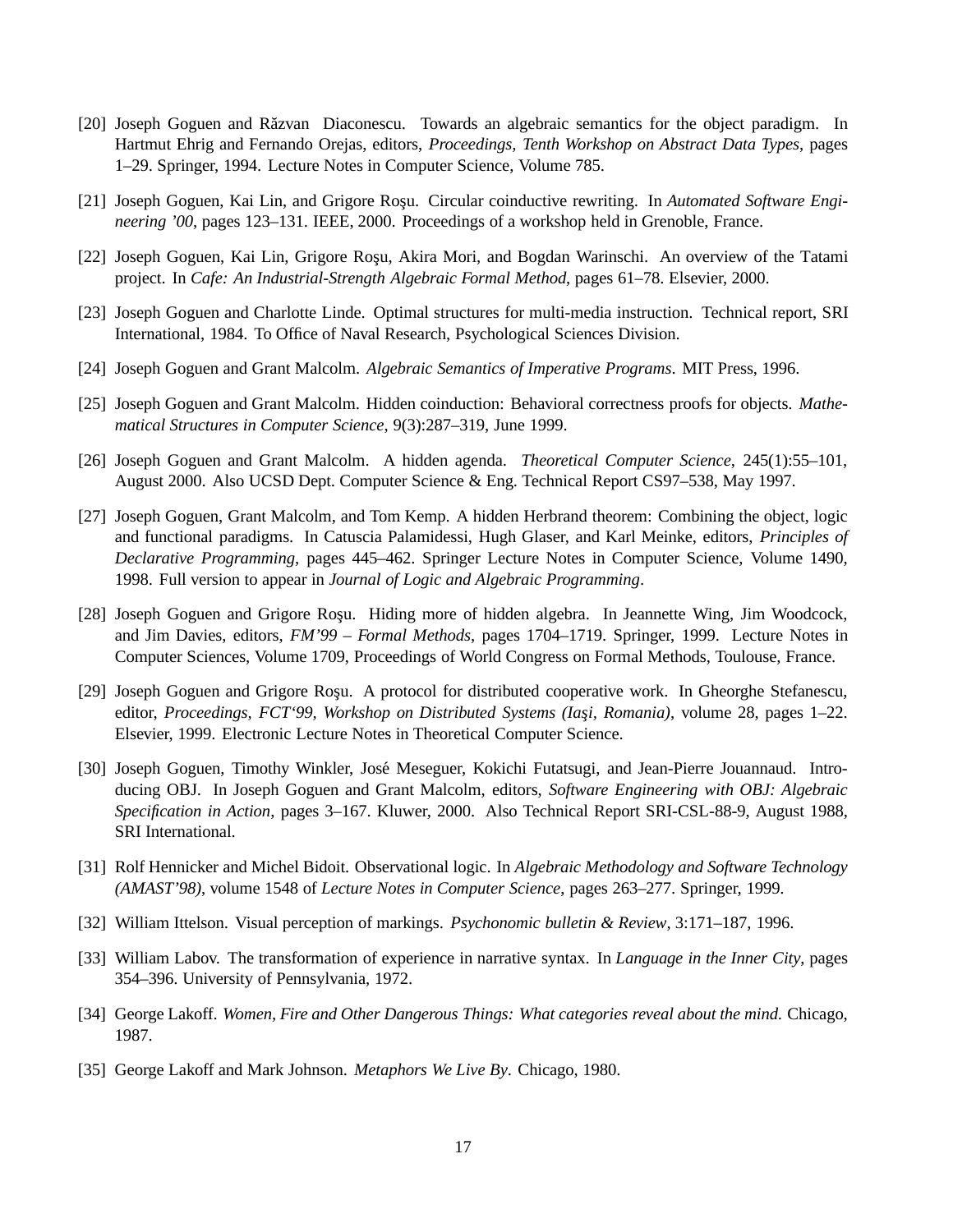- [36] Charlotte Linde. The organization of discourse. In Timothy Shopen and Joseph M. Williams, editors, *Style and Variables in English*, pages 84–114. Winthrop, 1981.
- [37] Charlotte Linde. *Life Stories: the Creation of Coherence*. Oxford, 1993.
- [38] Eric Livingston. *The Ethnomethodology of Mathematics*. Routledge & Kegan Paul, 1987.
- [39] Nicholas Merriam and Michael Harrison. What is wrong with GUIs for theorem provers? In Yves Bartot, editor, *Proceedings, User Interfaces for Theorem Provers*, pages 67–74. INRIA, 1997. Sophia Antipolis, 1–2 September 1997.
- [40] George A. Miller. The magic number seven, plus or minus two: Some limits on our capacity for processing information. *Psychological Science*, 63:81–97, 1956.
- [41] Donald A. Norman. *The Design of Everyday Things*. Doubleday, 1988.
- [42] Peter Padawitz. Swinging types = functions + relations + transition systems, 1999. Submitted to *Theoretical Computer Science*.
- [43] Jenny Preece, Yovonne Rogers, et al. *Human-Computer Interaction*. Addison Wesley, 1994.
- [44] Grigore Roşu. Behavioral coinductive rewriting. In Kokichi Futatsugi, Joseph Goguen, and José Meseguer, editors, *OBJ/CafeOBJ/Maude at Formal Methods '99*, pages 179–196. Theta (Bucharest), 1999. Proceedings of a workshop in Toulouse, 20 and 22 September 1999.
- [45] Grigore Rosu. *Hidden Logic*. PhD thesis, University of California at San Diego, 2000.
- [46] Grigore Rosu and Joseph Goguen. Circular coinduction. Technical Report CSE2000–0647, Dept. Computer Science & Engineering, Univ. California at San Diego, February 2000. Written October 1999.
- [47] Grigore Rosu and Joseph Goguen. Hidden congruent deduction. In Ricardo Caferra and Gernot Salzer, editors, *Automated Deduction in Classical and Non-Classical Logics*, pages 252–267. Springer, 2000. Lecture Notes in Artificial Intelligence, Volume 1761; papers from a conference held in Vienna, November 1998.
- [48] Eleanor Rosch. On the internal structure of perceptual and semantic categories. In T.M. Moore, editor, *Cognitive Development and the Acquisition of Language*. Academic, 1973.
- [49] David E. Rumelhart and J.L. McClelland, editors. *Parallel Distributed Processing*. MIT, 1986.
- [50] Ferdinand de Saussure. *Course in General Linguistics*. Duckworth, 1976. Translated by Roy Harris.
- [51] Ben Shneiderman. *Designing the User Interface*. Addison Wesley, 1997. Second edition.
- [52] Christopher Vogler. *The Writer's Journal: Mythic Structure for Storytellers & Screenwriters*. Michael Wiese Productions, 1992.
- [53] Lotfi Zadeh. Fuzzy sets. *Information and Control*, 8:338–353, 1965.
- [54] Lotfi Zadeh. Fuzzy logic = computing with words. *IEEE Transactions on Fuzzy Systems*, 2:103–111, 1996.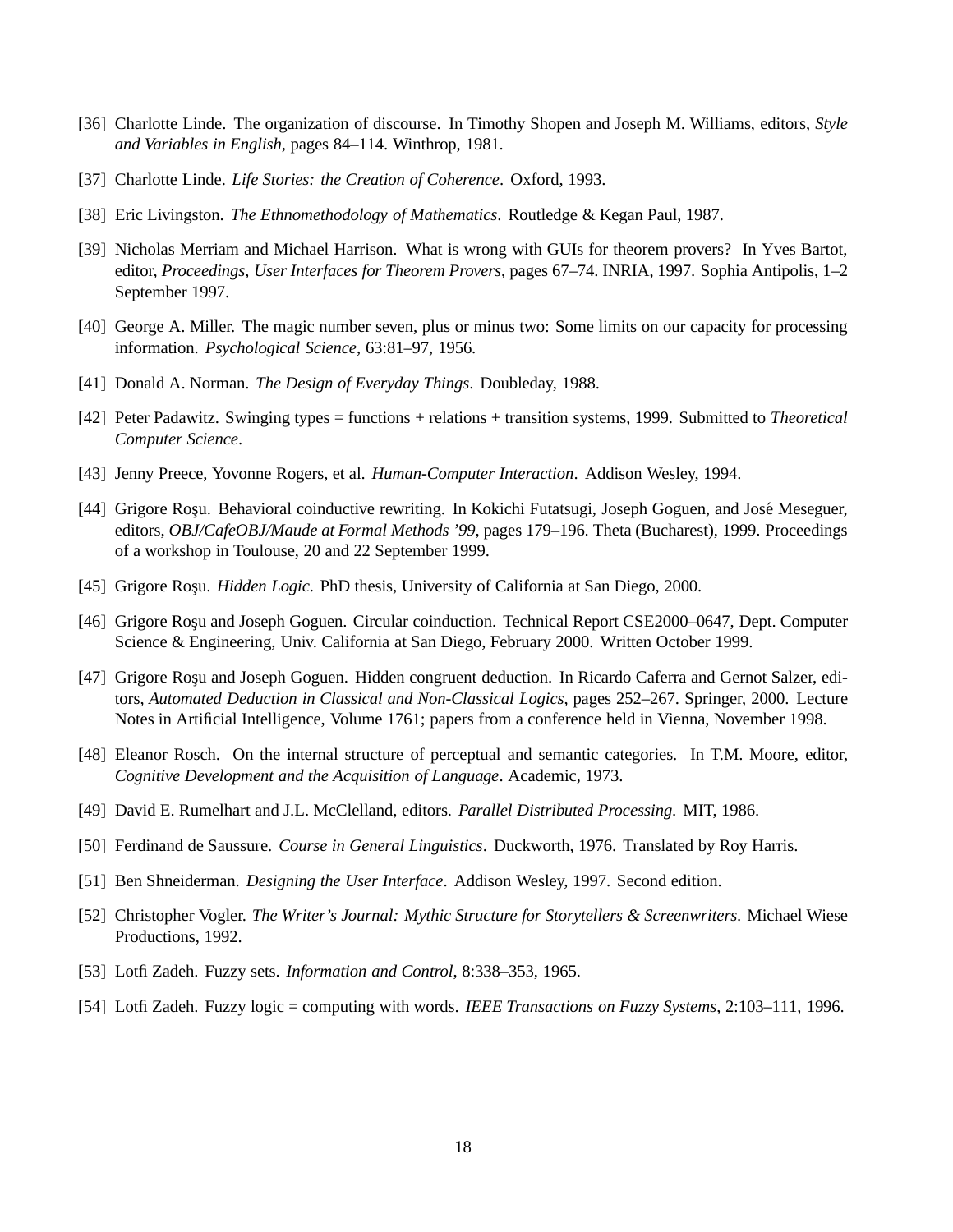### **A Sample Duck Code**

A Duck text for proving correctness of the traditional array-with-pointer implementation of stack is shown below. It has two parts, the first for proofs and the second for display. In addition to the main theorem, there is a key lemma, which is proved by induction, whereas the main goal is proved by coinduction. Each proof part begins with the keyword "proof:" and ends with "[]", which signals that Kumo should try to finish the proof using only its automatic rules (see Section 2.5). A name may be optionally given after the keyword "proof:". Comment lines begin with "\*\*\*". More detail on this proof can be obtained from its homepage; see the URL www.cs.ucsd.edu/groups/tatami/kums/exs/; more information on the latest version of Kumo can be obtained at www.cs.ucsd.edu/groups/tatami/kumo/.

```
*** file: /net/cs/htdocs/users/goguen/kumo/stack/stack.duck
*****************************************
style: beijing
*****************************************
spec: /net/cs/htdocs/users/goguen/kumo/stack/stack.bob
*****************************************
cobasis:
  op top _ : Stack -> Nat .
   op pop _ : Stack -> Stack .
\Box*****************************************
proof: <<StackThm1>>
  goal: pop empty = empty and
   ((forall N I : Nat A : Arr) top push(N, <I, A>)=N) and
   ((forall N I : Nat A : Arr) pop push(N, <I, A) = <I, A>).
\Box*****************************************
proof: <<ArrayLemma>>
  goal: (forall I J N : Nat A : Arr)
   (I \leq J implies \leq I, put(N, J, A) > = \leq I, A >).
 by: induction on I with scheme \{0, s\};
[*****************************************
proof: <<StackThm2>>
  goal: pop empty = empty and
   ((forall N I : Nat A : Arr) top push(N, <I, A>)=N ) and
   ((forall N I : Nat A : Arr) pop push(N, <I, A) = <I, A) .
\lceil \rceil*****************************************
display: <<ArrayLemma>>
   title: "A Behavioral Property of Pointer-Array Pairs"
   dir: /net/cs/htdocs/groups/tatami/kumo/exs/stack/lemma
   homepage: /net/cs/htdocs/users/goguen/kumo/stack/stacklemma.hp
   specexpl: /net/cs/htdocs/users/goguen/kumo/stack/stackspec.exp
 <<ArrayLemma>>
  expl: /net/cs/htdocs/users/goguen/kumo/stack/stacklemma.exp
\Box*****************************************
display: <<StackThm1 StackThm2>>
   title: "Implementing Stack with Pointer and Array"
   dir: /net/cs/htdocs/groups/tatami/kumo/exs/stack
   homepage: /net/cs/htdocs/users/goguen/kumo/stack/stack.hp
   specexpl: /net/cs/htdocs/users/goguen/kumo/stack/stackspec.exp
```